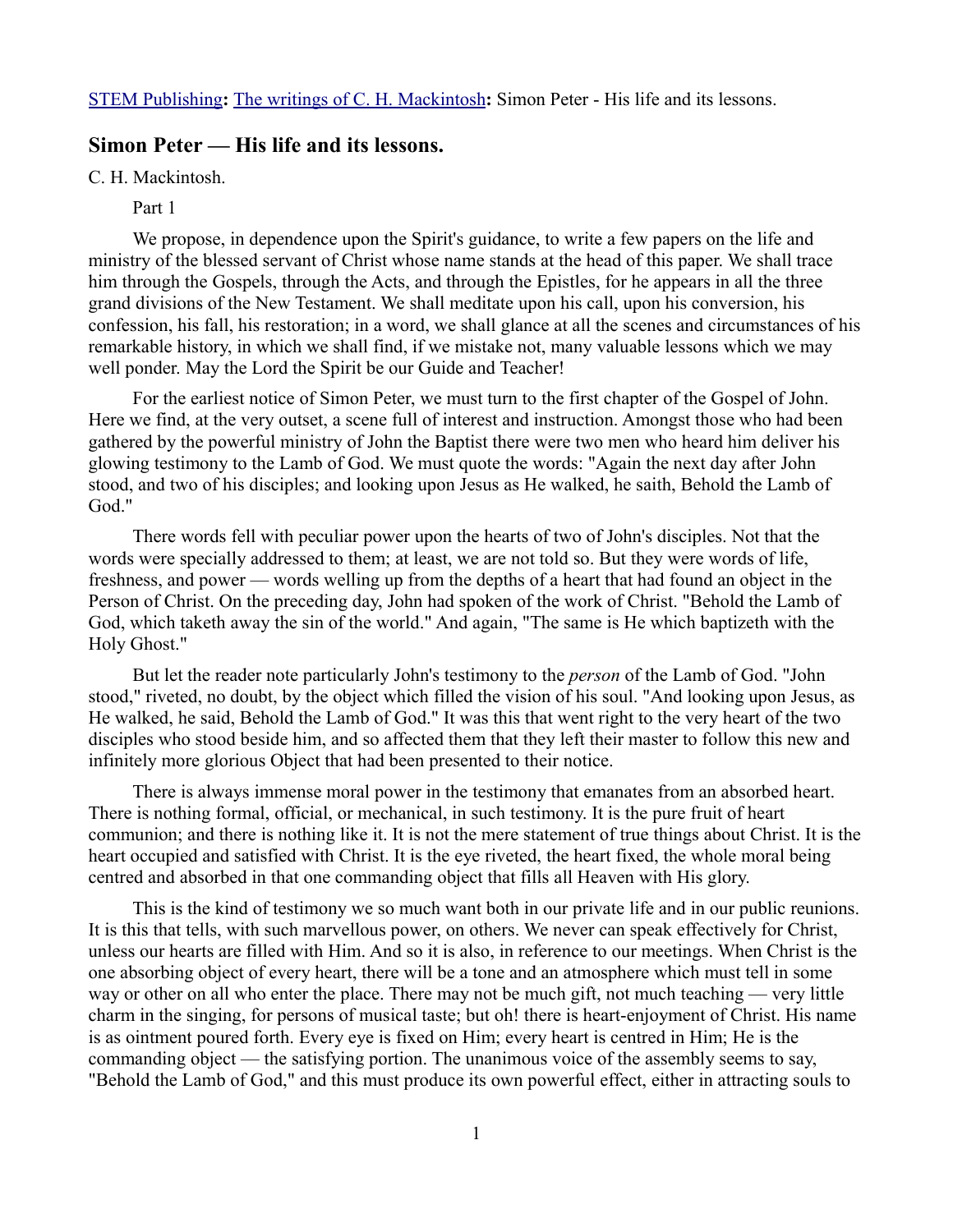Him, or in convincing them that the people in that assembly have gotten something of which they know nothing at all.

But let us note particularly the effect produced on the two disciples of John. "They heard him speak and they followed Jesus. Then Jesus turned, and saw them following, and saith unto them, What seek ye? They said unto Him, Rabbi — which is to say, being interpreted, Master — where dwellest Thou? He said unto them, Come and see. They came and saw where He dwelt, and abode with Him that day; for it was about the tenth hour." Thus the blessed testimony of the Baptist led them to follow Jesus, and as they followed on, fresh light was poured upon their path, and they found themselves at length, in the very abode of that One of whom they had heard their master speak.

Nor was this all, though it was much — with their own hearts' deepest longings satisfied. There was now that delightful going out after others which must, in every instance, be the result of close personal acquaintance and occupation with the Person of Christ. "One of the two which heard John, and followed Jesus, was Andrew, Simon Peter's brother. He first findeth his own brother Simon, and saith unto him, We have found the Messias, which is, being interpreted, the Christ. And he brought him to Jesus."

Here is something which we may well ponder. See how the circle of blessing widens! See the result of a single sentence uttered in truth and reality! It might seem to a carnal observer as though John had lost by his testimony. Far from it. That honoured servant found his joy in pointing souls to Jesus. He did not want to link them on to himself, or to gather a party round himself. "John bare witness of Him, and cried saying, This was He of whom I spake, He that cometh after me is preferred before me." And again, "This is the record of John, when the Jews sent priests and Levites from Jerusalem to ask him, Who art thou? And he confessed, and denied not; but confessed, I am not the Christ. And they ask him, What then? Art thou Elias? And he saith, I am not. Art thou that prophet? And he answered, No. Then said they unto him, Who art thou? that we may give an answer to them that sent us. What sayest thou of thyself? He said, I am the voice of one crying in the wilderness, Make straight the way of the Lord, as said the prophet Esaias. And they which were sent were of the Pharisees." What a fine moral lesson for Pharisees to be set down to! "And they asked him, and said unto him, Why baptizest thou then, if thou be not that Christ, nor Elias, neither that prophet? John answered them, saying, I baptize with water: but there standeth One among you, whom ye know not. He it is, who coming after me is preferred before me, whose shoe's latchet I am not worthy to unloose."

It is not very likely that the man who could give such answers, and bear such a testimony, would be, in the smallest degree, affected by the loss of a few disciples. But, in good truth it was not losing them when they followed Jesus and found their abode with Him. Of this we have the very finest evidence that could be furnished, from John's own lips, in reply to those who evidently thought that their master might possibly feel at being left in the shade. "They came unto John, and said unto him, Rabbi, He that was with thee beyond Jordan, to whom thou barest witness, behold, the same baptizeth, and all come to Him. John answered and said, A *man can receive nothing, except it be given him from heaven.* Ye yourselves bear me witness, that I said, I am not the Christ, but that I am sent before Him. He that hath the bride is the bridegroom; but the friend of the bridegroom, which standeth and heareth him, rejoiceth greatly because of the bridegroom's voice: *this my joy therefore is fulfilled. He must increase, but I must decrease"* (John 3: 26-30).

Noble words! It was the joy of this most illustrious servant — this greatest of woman born, to hide himself behind his Master, and find all his personal springs in Him. As to himself, he was but a voice. As to his work, he was only baptising with water, he was not worthy to loose the latchet of his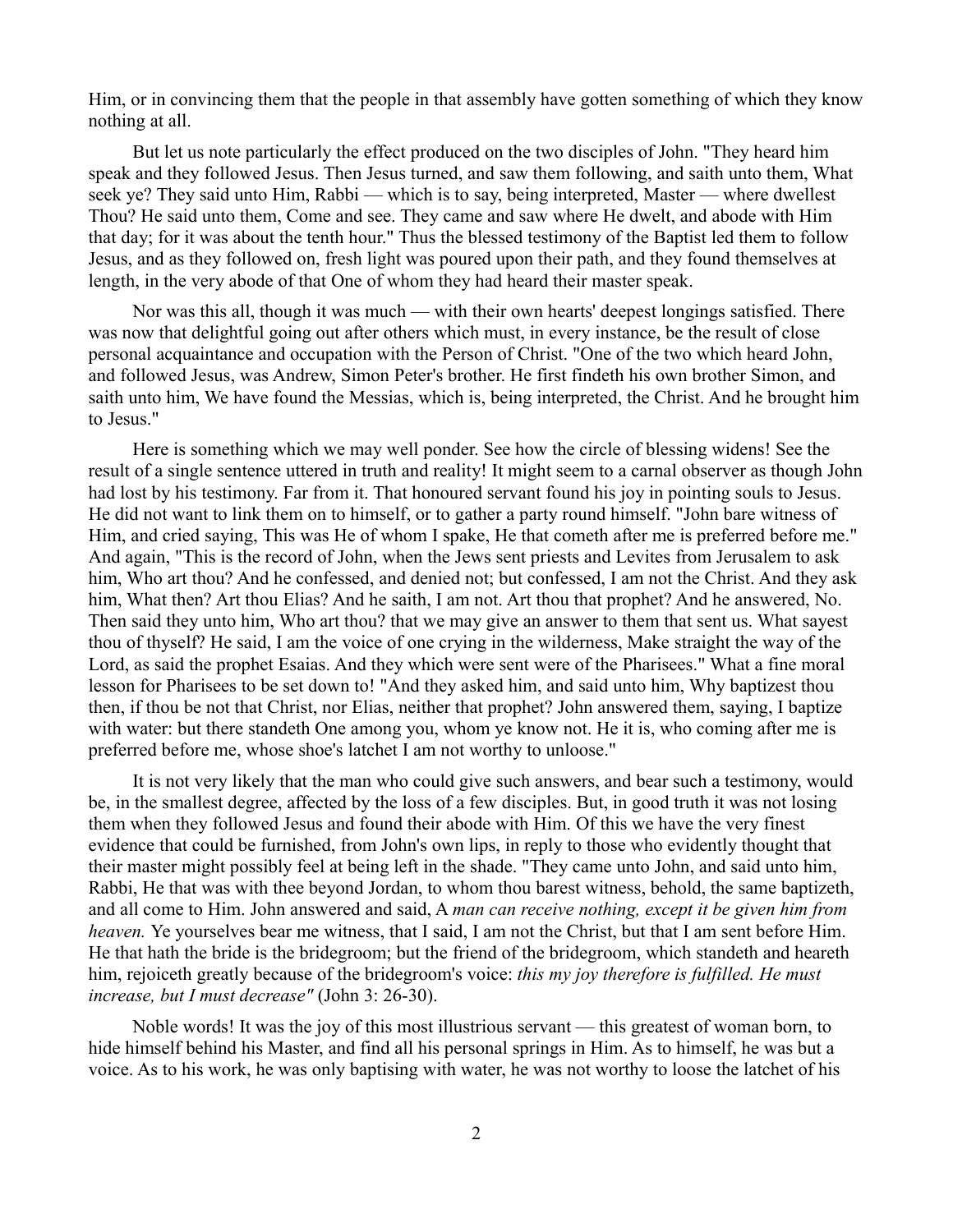### Master's shoe.

Such was John. Such the man whose glowing testimony led the brother of Simon Peter to the feet of the Son of God. The testimony was clear and distinct, and the work deep and real in the souls of those who received it.

It does the heart good to note the simple, earnest, forcible words of Simon's brother, Andrew. He is able to say, without reserve or hesitation, *"We have found* the Messias." It was this that led him to look after his brother. He lost no time. Saved and blessed himself, he would, at once, begin to lead his brother into the same blessing.

How simple! How morally lovely! How divinely natural! No sooner had he found the Messias, than he went in search of his brother to tell him of his joy. It must ever be thus. We cannot doubt for a moment, that the actual finding Christ for ourselves is the true secret of looking after others. There is no uncertainty in Andrew's testimony — no wavering — no doubting or fearing. He does not even say, "I hope I have found." No; all is clear and distinct; and, we may say, with all possible assurance, it would not have done Simon Peter much good had it been anything else. An uncertain sound is not much use to any one.

It is a grand point to be able to say, *"I have found Christ."* Reader, can you say it? Doubtless, you have heard of Him. It may be you have heard from the lips of some ardent lover of Jesus, "Behold the Lamb of God." But have you followed that blessed One? If so, you will long to find some one to whom you can speak of your newly found treasure, and bring him to Jesus. Begin at home, Get hold of your brother or your sister, or your companion, your fellow-student, your fellow-shopman, your fellowworkman, your fellow-servant, and whisper lovingly, but clearly and decidedly, into his ear, "I have found Jesus. Do come, taste and see how gracious He is. Come! oh do come to Jesus." Remember this was the way that the great Apostle Peter was first called. He first heard of Jesus from the lips of his own brother Andrew. This mighty workman — this great preacher who was blessed, on one occasion, to three thousand souls — who opened the kingdom of Heaven to the Jew in Acts 3 and to the Gentile in Acts 10 — this blessed servant was brought to Christ by the hand of his own brother in the flesh.

# Part 2

The notice which we have of our apostle, in John 1, is very brief indeed, though, doubtless, there is much wrapped up in it. "Andrew first findeth his own brother Simon, and saith unto him, We have found the Messias, which is, being interpreted, the Christ. And he brought him to Jesus. And when Jesus beheld him, He said, Thou art Simon, the son of Jonas: thou shalt be called Cephas, which is by interpretation, A stone."

Now, we have no record here of any deep spiritual work in the soul of Simon. We are told his name in the old creation, and his name in the new; but there is no allusion whatever to those deep exercises of soul of which we know he was the subject. For these we must ask the reader to turn for a few moments to Luke 5, where we have a marvellous piece of divine workmanship.

"And it came to pass that, as the people pressed upon Him to hear the word of God, He stood by the lake of Gennesaret, and saw two ships standing by the lake; but the fishermen were gone out of them, and were washing their nets. And He entered into one of the ships, which was Simon's, and prayed him that he would thrust out a little from the land. And He sat down, and taught the people out of the ship."

Mark especially the moral grace that shines here. "He *prayed* him that he would thrust out *a little* from the land." Though Lord of all creation — Possessor of Heaven and earth — He nevertheless, as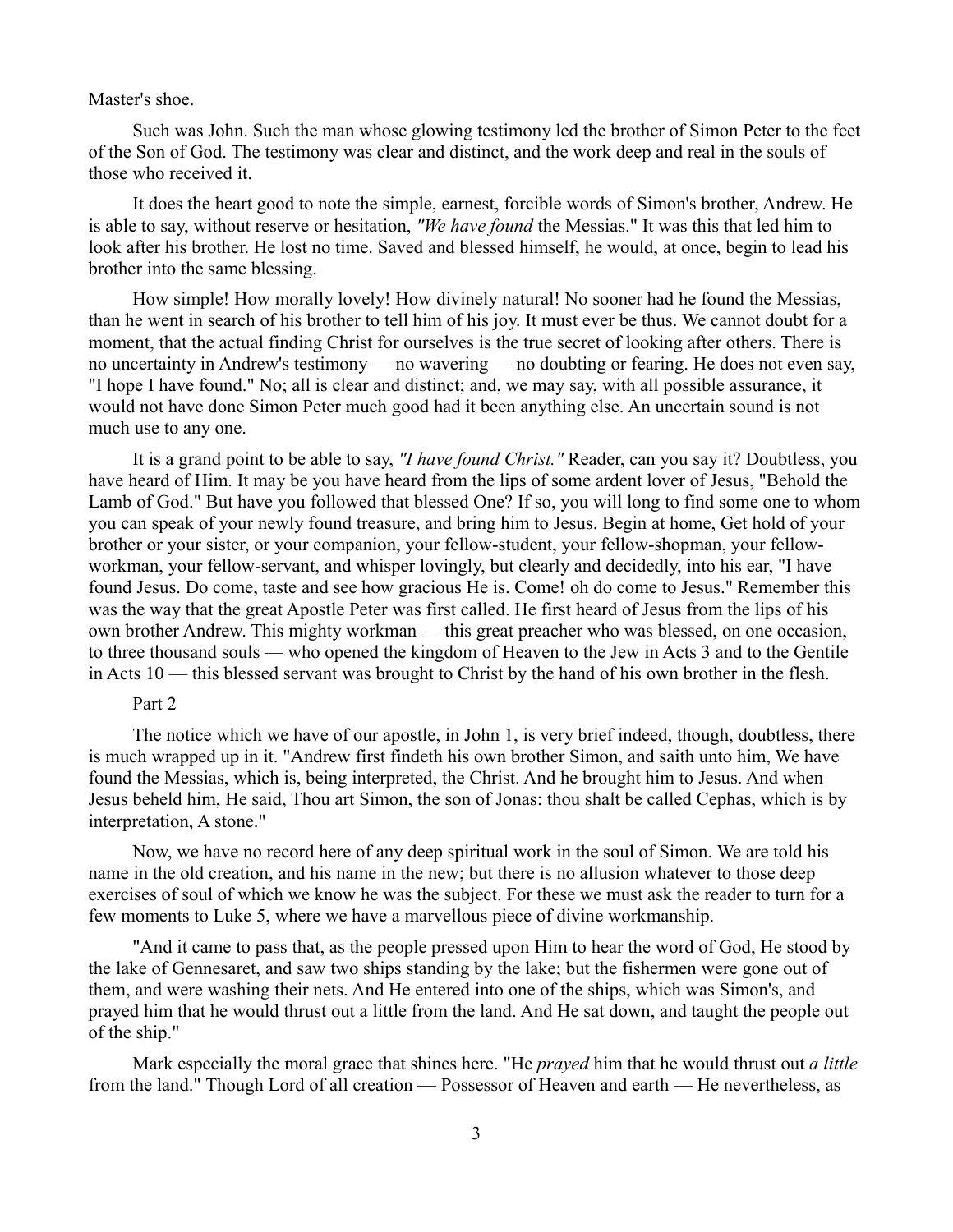the lowly, gracious Man, courteously owns Simon's proprietorship, and asks, as a favour, that he would thrust out *a little* from the shore. This was morally lovely, and we may rest assured it produced its own effect upon the heart of Simon.

"Now when He had left speaking, He said unto Simon, Launch out into the deep, and let down your nets for a draught." Simon was about to be well paid for the loan of his boat. "And Simon, answering, said unto Him, Master, we have toiled all the night, and have taken nothing; nevertheless, at Thy word, I will let down the net." There was power, as well as grace, in that word! "And when they had this done, they enclosed a great multitude of fishes; and their net brake. And they beckoned unto their partners, which were in the other ship, that they should come and help them. And they came, and filled both the ships, so that they began to sink." Neither their nets nor their ships were able to sustain the fruit of divine power and goodness. "When Simon Peter saw it, he fell down at Jesus' knees, saying, Depart from me; for I am a sinful man, O Lord."

Here, then, we have the great practical effect produced in Peter's soul by the combined action of grace and power. He is brought to see himself in the light of the divine presence, where alone self can be truly seen and judged. Simon had heard the word of Jesus addressed to the multitude on the shore. He had felt the sweet grace and moral beauty of His way towards himself. He had marked the display of divine power in the astonishing draught of fish. All told powerfully upon his heart and conscience, and brought him on his face before the Lord.

Now this is what we may call a genuine work of conviction. Simon is in the place of true selfjudgement — a very blessed place indeed — a place from which all must start if they are to be much used in the Lord's work, or if, indeed, they are ever to exhibit much depth or stability in the divine life. We need never look for any real power or progress unless there is a deep and solid work of the Spirit of God in the conscience. Persons who pass rapidly into what they call peace, are apt to pass as rapidly out of it again. It is a very serious thing indeed to be brought to see ourselves in the light of God's presence, to have our eyes opened to the truth of our past history, our present condition, and our future destiny. Simon Peter found it so in his day, and so have all those who have been brought to a saving knowledge of Christ. Hearken to Isaiah's words, when he saw himself in the powerful light of the divine glory. "Woe is me! for I am undone; because I am a man of unclean lips, and I dwell in the midst of a people of unclean lips: *for mine eyes have seen the King, the Lord of hosts."* So also in the case of the patriarch, Job. "I have heard of Thee by the hearing of the ear; but now *mine eye seeth Thee.* Wherefore I *abhor myself,* and repent in dust and ashes."

These glowing utterances reveal a deep and genuine work in both the patriarch and the prophet. And surely our apostle occupied the same moral ground when he exclaimed, from the very depths of a broken heart, "Depart from me; for I am a sinful man, O Lord." If Simon is to be called Cephas, he must be thoroughly broken up, and brought to the end of himself. If he is to be used to catch men, he must learn, in a divine way, man's true condition. If he is to teach others that "all flesh is as grass," he must learn the application of this great truth to his own heart.

Thus it is in every case. Look at Saul of Tarsus. What mean those three days of blindness, during which he neither did eat nor drink? May we not confidently affirm that they were serious days, perhaps the most serious in the entire history of that remarkable man? They were, doubtless, days in the which he was led down to the most profound depths of his moral being, the deepest roots of his history, his nature, his character, his conduct, his religion. He was led to see that his whole life had been a terrible mistake, an awful lie; that his very career as a religious man had been one of mad rebellion against the Christ of God. All this, we may feel assured, passed in solemn and soul-subduing review before the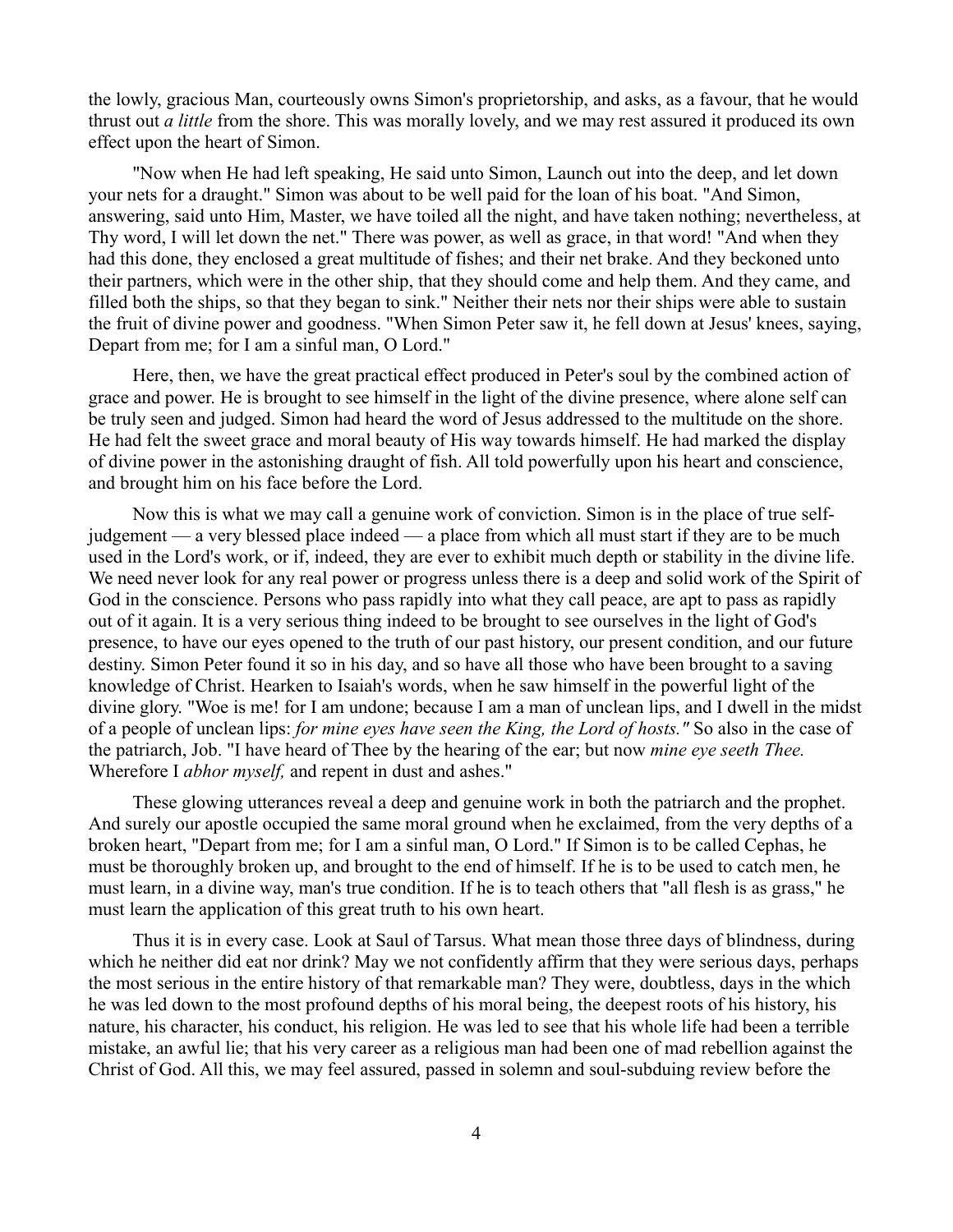soul of this deeply, because divinely, convicted man. His repentance was no superficial work; it was deep and thorough; it left its impress upon the whole of his after course, character, and ministry. He, too, like Simon, was brought to the end of himself, and there he found an Object that not only met his deepest need, but also perfectly satisfied all the cravings and aspirations of his renewed being.

Now, we must confess we delight in contemplating a spiritual work of this kind. It is truly refreshing to dwell upon conversions of this type. We greatly fear that in much of the work of our time there is a sad lack of depth and spiritual power, and, as a consequence, a lack of stability in the Christian character, of depth and permanency in the Christian course. It may be that those of us who are engaged in the work of evangelisation are feeble and shallow in the divine life ourselves, that we are not near enough to Christ to understand how to deal with souls; that we do not know how to present the truth from God's side of it; that we are more desirous of showing out how the sinners need is met, than how the glory of God is secured and maintained. We do not, perhaps, sufficiently press the claims of truth and holiness upon the consciences of our hearers. There is a want of fullness in the presentation of the truth of God, too much harping upon one string; there is a barrenness and dreary monotony in the preaching, arising from lack of abiding near the fountain head, and drinking into our own souls from the inexhaustible springs of grace and truth in the Person and work of Christ. Perhaps, too, we are more occupied with ourselves and our preaching than with Christ and His glory; more anxious to be able to parade the results of our work, than to be a sweet savour of Christ to Godward.

We cannot but feel the weight and seriousness of these considerations for all who take part in the work of the gospel. We certainly do need to be more in the presence of God in reference to our service, for we cannot, by any possibility, hide from ourselves the fact, in reference to the preaching of this our day, that the fruit is small in quantity, and poor in quality. We desire to bless God for any display of His grace and power in souls; though we are by no means able to accredit as genuine much that is boastfully paraded in the way of conversion. What we long for is a deep, genuine unmistakable work of the Holy Ghost; a work which will prove itself, beyond all contradiction, by its permanent results in the life and character. It is one thing to reckon up and publish a number of cases of conversion, and quite another to see these cases made good in actual fact. The Holy Ghost can, and does tell us at times in the page of inspiration the number of souls converted. He tells us of three thousand on one occasion. He can do so, because He knows perfectly all about it. He can read the heart. He can distinguish between the spurious and the genuine. But when men undertake to count up and publish the number of their converts, we must receive their statement with considerable reserve and caution.

Not that we would be suspicious. God forbid; yea, we would earnestly cultivate a hopeful temper of soul. Still, we cannot but feel that it is better, in every case, to let the work speak for itself. All that is really divine is sure to be found, even though it be after many days; whereas, on the other hand, there is immense danger, both for the workman and his work, in an eager and hasty reckoning up and publishing of results.

But we must return to the lake of Gennesaret, and dwell for a moment on the lovely grace that shines forth in our Lord's dealing with Simon Peter. The work of conviction was deep and real. There could be no mistaking it. The arrow had entered the heart, and gone right to its very centre. Peter felt and owned that he was a man full of sin. He felt he had no right to be near such an one as Jesus; and yet we may truly say he would not for worlds have been anywhere else. He was perfectly sincere in saying, "Depart from me," though we cannot but believe he had an inward conviction that the blessed One would do nothing of the kind. And if he had, he was right. Jesus could never depart from a poor broken-hearted sinner — no, never. It was His richest, deepest, joy to pour the healing balm of His love and grace into a wounded soul. it was His delight to heal the broken heart. He was anointed for that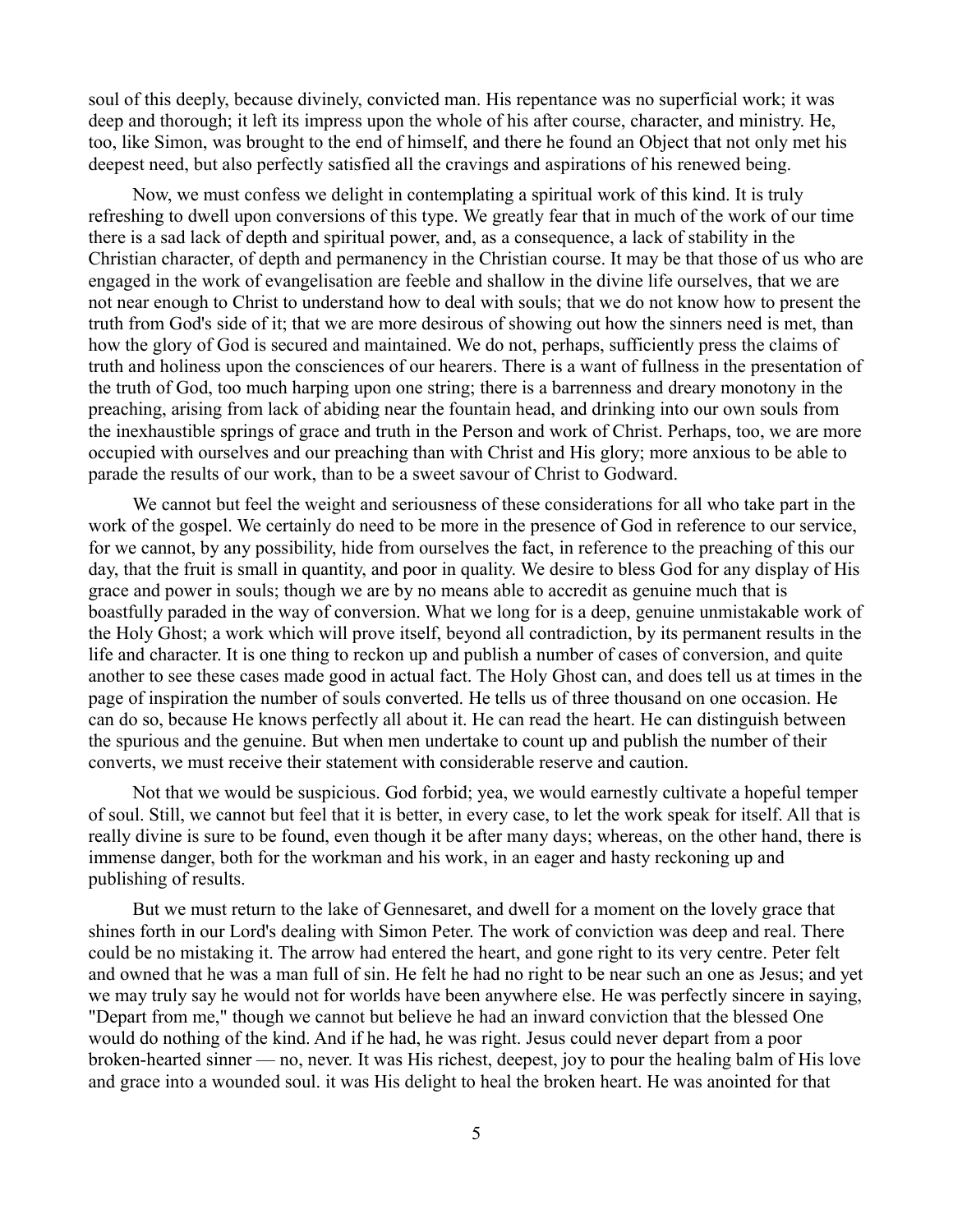work, and it was His meat and His drink to do it, blessed forever be His holy name!

"And Jesus said unto Simon, Fear not; from henceforth thou shalt catch men." Here was the divine response to the cry of a contrite heart. The wound was deep, but the grace was deeper still. The soothing hand of a Saviour-God applied the precious balm. Simon was not only convicted, but converted. He saw himself to be a man full of sin, but he saw the Saviour full of grace; nor was it possible that his sin could be beyond the reach of that grace. Oh, no, there is grace in the heart of Jesus, as there is power in His blood, to meet the very chief of sinners. "Fear not, from henceforth thou shalt catch men. And when they had brought their ships to land, they forsook *all* and followed Him."

This was real work. It was a *bona fide* case, as to which there could be no question; a case of conviction, conversion, and consecration.

# Part 3

We closed our last paper with these suggestive words, *"They forsook all and followed Him"*  words expressive, at once, of thorough separation from the things of time and of nature, and of wholehearted consecration to Christ and His interests.

Both these we see in Simon Peter. There was a deep and blessed work wrought in his soul at the lake of Gennesaret. He was given to see himself, in the light of the divine presence, where alone self can be really seen and judged. We have no reason to suppose that, viewed from a human standpoint, Simon was worse than his neighbours. On the contrary, it is more than probable, that so far as his outward life was concerned, it was more blameless than that of many around him. He was not, like the great apostle of the Gentiles, arrested at the very height of a mad career of rebellion against Christ and His cause. He is introduced to us, by the inspired historian, in the pursuit of his quiet and honest calling as a fisherman.

But then Scripture expressly informs us that, "There is no difference, for all have sinned, and come short of the glory of God" (Rom. 3). And it repeats this statement, in chap. 10 of the same Epistle, basing it upon another footing, "There is no difference between the Jew and the Greek: for the same Lord over all is rich unto all that call upon Him."

See that you really understand this most important doctrine. It is not that there are not broad lines of distinction, in a moral and social point of view, between men. Most assuredly there are such. There is, for example, a vast difference between the wretched drunkard who comes home, or is carried home, night after night, worse than a beast, to his poor broken-hearted wife and squalid, starving children, and a sober, industrious man, who realises his responsibility as a husband and a father, and seeks to fulfil the duties attaching to such relationships.

Now, we judge it would be a very great mistake indeed to ignore such a distinction as this. We believe that God, in His moral government of the world, recognises it. Contrast, for a moment, the drunkard's home with that of the sober man. Yea, contrast their whole career, their social position, their course and character. Who can fail to recognize the amazing difference between the two? There is a certain way of presenting what is called, "the no-difference doctrine" which, to say the least of it, is far from judicious. It does not allow the margin which, as we believe, Scripture suggests, wherein to insert great social and moral distinctions between men and men — distinctions which only blindness itself can refuse to see. If we look at the present government of God, we cannot but see that there is a very serious difference indeed between one man and another. Men reap as they sow. The drunken spendthrift reaps as he sows; and the sober, industrious, honest man reaps as he sows. The enactments of God's moral government are such as to render it impossible for men to escape, even in this life, the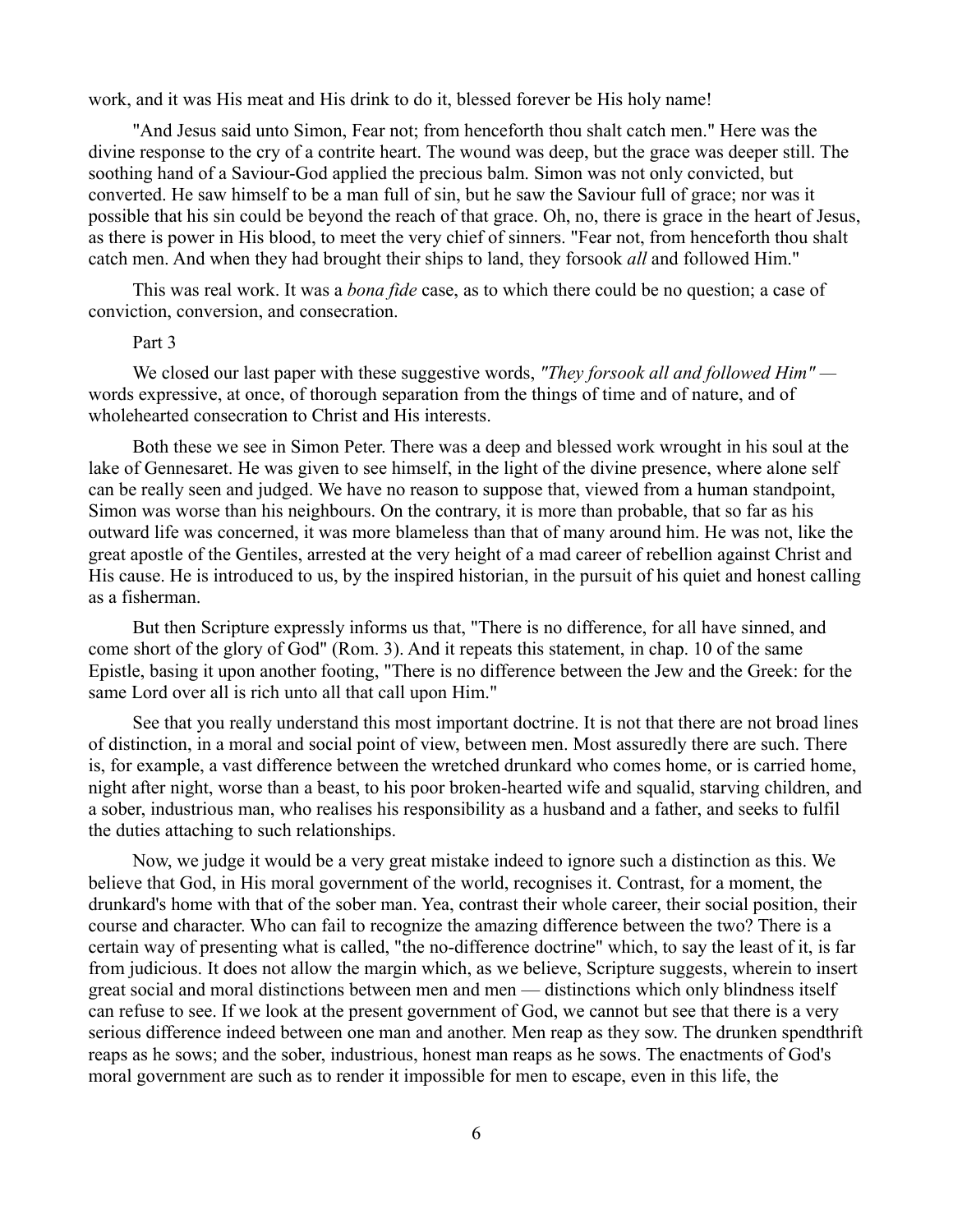consequences of their ways.

Nor is this all. Not only does God's present government take cognisance of the conduct of men, causing them to reap, even here, the due reward of their deeds, but when Scripture opens to our view, as it does in manifold places, the awful judgement to come, it speaks of "books being opened." It tells us that men "shall be judged *every man according to their works."* In short, we have close and accurate discrimination, and not a promiscuous muddling of men and things.

And further, be it remembered, that the Word of God speaks of degrees of punishment. It speaks of "few stripes" and "many stripes." It uses such words as "more tolerable" for one than another.

What mean such words, if there be not varied grounds of judgement, varied characters of responsibility, varied measures of guilt, varied degrees of punishment? Men may reason; but "the Judge of all the earth will do right." It is of no possible use for people to argue and discuss. Every man will be judged and punished according to his deeds. This is the teaching of Holy Scripture; and it would be much better and safer and wiser for men to submit to it than to reason against it, for they may rest fully assured of it that the judgement-seat of Christ will make very short work of their reasonings. Impenitent sinners will be judged and punished according to their works: and, although men may affect to believe that it is inconsistent with the idea of a God of love that any of His creatures should be condemned to endure eternal punishment in hell, still sin must be punished; and those who reason against its punishment have only a one-sided view of God's nature and character. They have invented a god of their own who will connive at sin. But it will not do. The God of the Bible, *the God whom we see at the cross,* the God of Christianity will beyond all question, execute judgement upon all who reject His Son; that judgement will be according to every man's works; and the result of that judgement will, inevitably, be "The lake that burneth with fire and brimstone," forever and forever.

We deem it of the utmost importance to press on all whom it may concern the line of truth on which we have been dwelling. It leaves wholly untouched the real truth of the no-difference doctrine; but, at the same time, it qualifies and adjusts the mode of presenting the truth. It is always well to avoid an ultra one-sided way of stating things. It damages truth and stumbles souls. It perplexes the anxious, and gives a plea to the caviller. The full truth of God should always be unfolded, and thus all will be right. Truth puts men and things in their right places, and maintains a holy moral balance which is absolutely priceless.

Is it then asserted that there is a difference? Not as regards the question of righteousness before God. On this ground there is not a shadow of difference, for all have sinned and come short of the glory of God." Looked at in the light of that glory, all human distinctions vanish. All are lost, guilty and condemned. From the very lowest strata of society — its deepest dregs, up to the loftiest heights of moral refinement, men are seen, in the light of the divine glory, to be utterly and hopelessly lost. They all stand on one common ground, are all involved in the one common ruin. And not only so, but those who plume themselves on their morality, refinement, orthodoxy, and religiousness, are further from the kingdom of God than the vilest of the sons and daughters of men, as our Lord said to the chief priests and elders, "Verily I say unto you, that the publicans and the harlots go into the kingdom of God before you" (Matt. 21).

This is very humbling to human pride and pretension. It is a doctrine to which none will ever submit until they see themselves as Simon Peter saw himself in the immediate presence of God. All who have ever been there will fully understand those self condemning words, "Depart from me; for I am a sinful man, O Lord." These were accents flowing from the depths of a truly penitent and contrite soul. There is what we may venture to call a lovely inconsistency in them. Simon had no such thought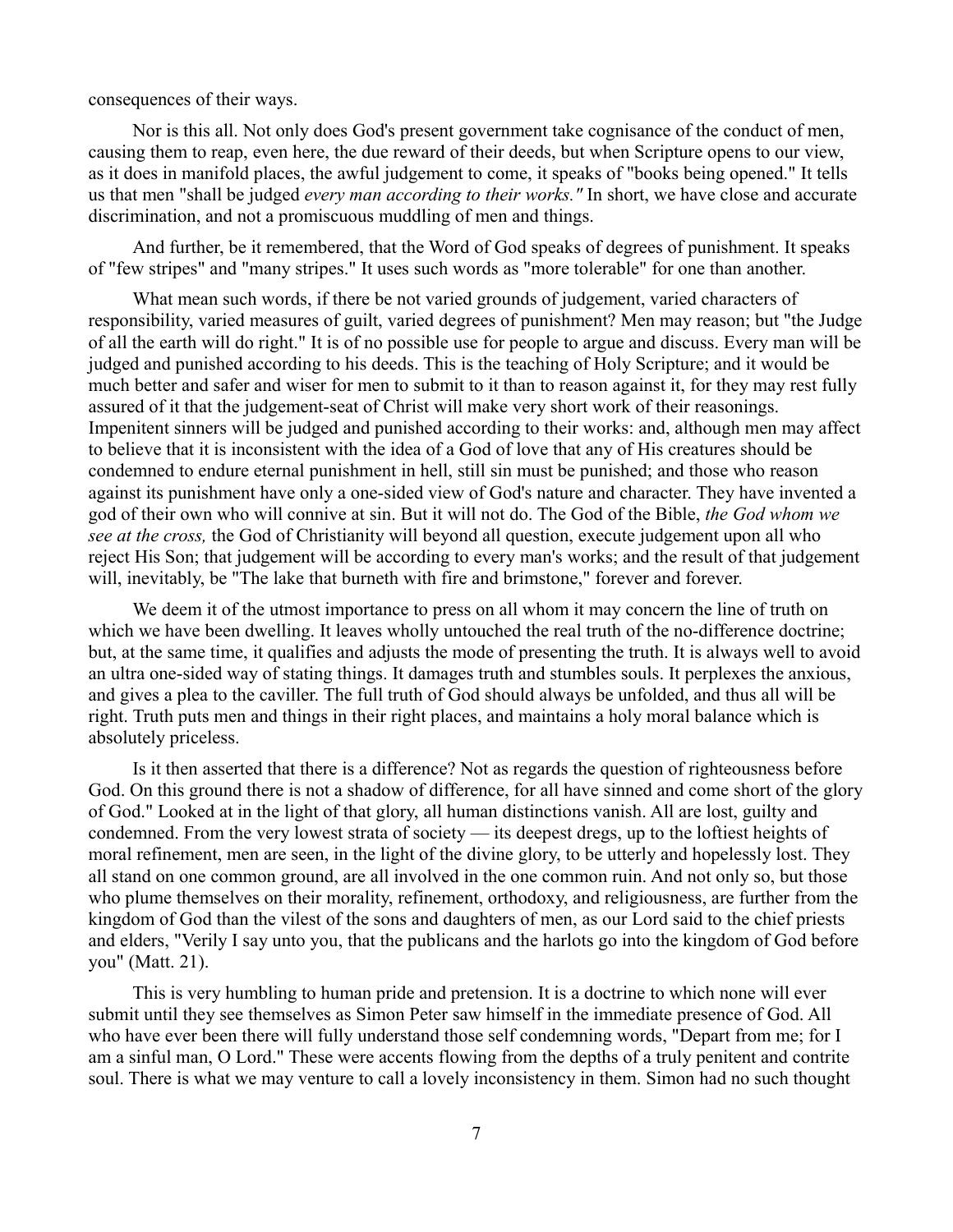as that Jesus would depart from him. He had, we may feel assured, an instinctive sense that that blessed One who had spoken such words to him, and shown such grace, could not turn away from a poor broken-hearted sinner. And he judged rightly. Jesus had not come down from Heaven to turn His back upon any one who needed Him. "He came to seek and to save that which is lost." "This is a faithful saying, and worthy of all acceptation, that Christ Jesus came into the world to save sinners." "Him that cometh unto Me, I will *in no wise* cast out." A Saviour-God had come down into this world, not, surely, to turn away from a lost sinner, but to save him and bless him, and make him a blessing. "Fear not; from henceforth thou shalt catch men."

Such was the grace that shone upon the soul of Simon Peter. It removed his guilt, hushed his fears, and filled him with joy and peace in believing. Thus it is in every case. Divine pardon follows human confession — follows it with marvellous rapidity. "I said, I will confess my transgressions unto the Lord: and Thou forgavest the iniquity of my sin." God delights to pardon. It is the joy of His loving heart to cancel our guilt, and fill our souls with His own blessed peace, and to make us the messengers of His grace to others.

Not that we are called in the same way, or to the same work, as our apostle; but surely we are called to follow the Lord, and cleave to Him, with purpose of heart. This is the blessed privilege and sacred duty of every saved soul on the face of the earth; we are imperatively called upon to break with the world, and follow Christ.

It is not a question of abandoning our proper calling in life, as in Simon's case. Few indeed and far between are the cases in which such a course of action is fitting. Many, alas! have assayed to do this, and have entirely broken down, simply because they were not called of God *to* it, or sustained of God *in* it. We are convinced that, as a rule, it is better for every man to work with his hands or his brains at some bread-winning calling, and preach and teach as well, if gifted to do so. There are exceptions, no doubt, to the rule. There are some who are so manifestly called, fitted, used, and sustained of God, that there can be no possible mistake as to their course. Their hands are so full of work, their every moment so engrossed with ministry in speaking or writing, teaching publicly and from house to house, that it would be a simple impossibility for them to take up what is termed a secular calling — though we like not the phrase. All such have to go on with God, looking only to Him, and He will infallibly maintain them unto the end.

Still, admitting, as we are bound to do fully, the exceptions to the rule, we are nevertheless convinced that, as a rule, it is better in every way for men to be able to preach and teach without being chargeable to any. It gives moral weight, and it furnishes a fine testimony against the wretched hirelingism of Christendom so demoralising to souls, and so damaging, in every way, to the cause of Christ.

But Christian reader, we have to distinguish between abandoning our lawful calling and breaking with the world. The former may be quite wrong; the latter is our bounden duty. We are called to rise up, in the spirit of the mind and in the firm purpose of the heart, out of all merely worldly influences, to break every worldly link, and lay aside every weight, in order to follow our blessed Lord and Master. We are to be absolutely and completely for Him in this world, as He is for us in the presence of God. When this is really the case with us, it matters not whether we are sweeping a crossing or evangelising a continent. All is done to Him. This is the one grand point. If Christ has His due place in our hearts, all will be right. If He has not, nothing will be right. If there is any undercurrent in the soul, any secondary object, any worldly motive, any selfish aim or end, there can be no progress. *We must make Christ and His cause our absorbing object.*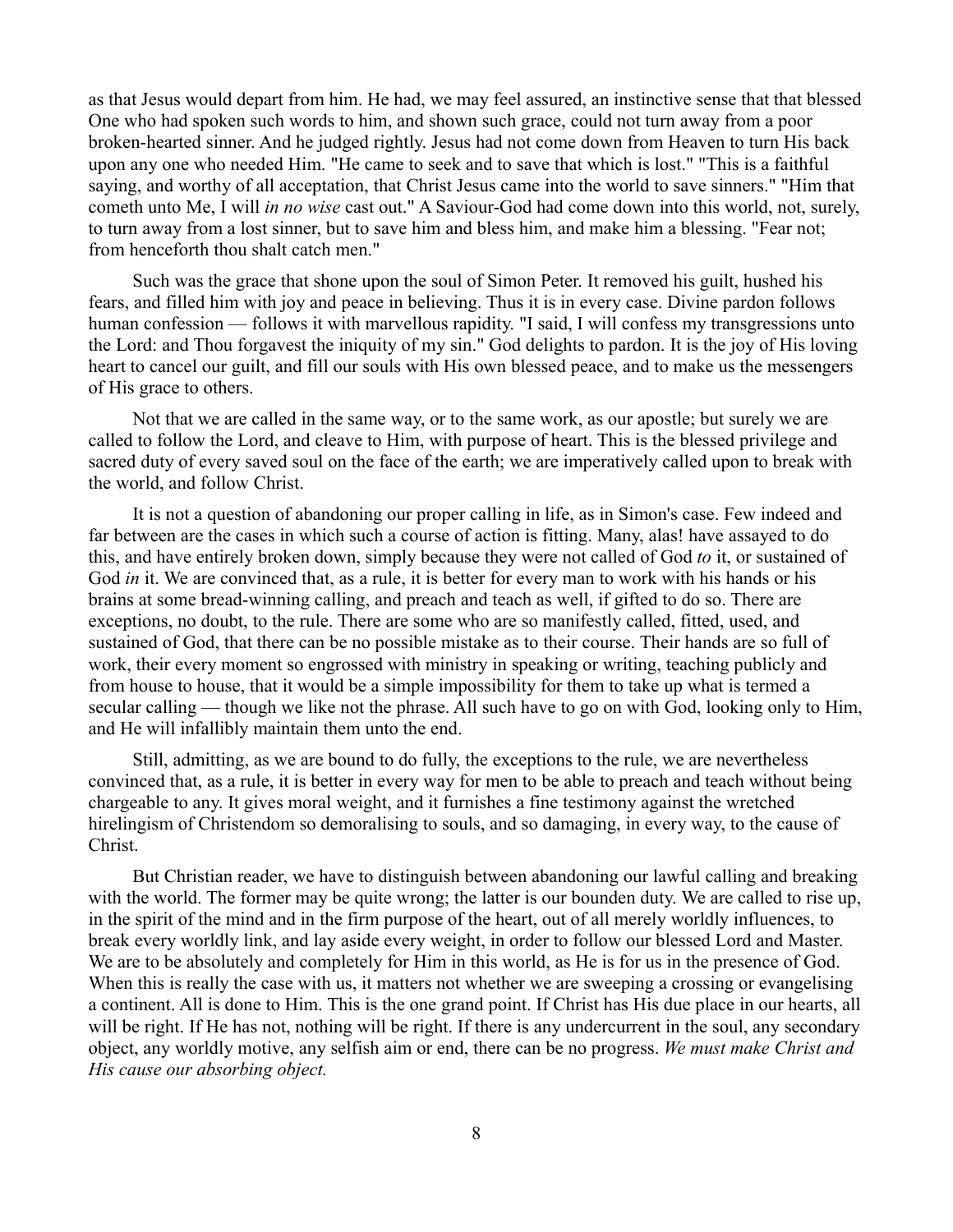#### Part 4

The more deeply we ponder the history of professing Christians, whether as furnished by the pen of inspiration, or as coming within the range of personal observation, the more fully we must see the vast importance of a complete break with the world, at the outset. If there be not this, it is vain to look for inward peace, or outward progress. There may be a measure of clearness as to the doctrines of grace, the plan of salvation, as it is called, justification by faith, and the like. But unless there is the thorough judgement of self, and the complete surrender of this present evil world, peace and progress must be out of the question. How can there be peace where *self,* in some one or other of its thousand shapes, is fostered? And how can there be progress where the heart is hankering after the world, halting between two opinions, and vacillating between Christ and present things? Impossible. As well might a racer expect to get on in the race while still lingering about the starting post, and encumbering himself with heavy weights.

Is it then, that peace is to be found by denying self and giving up the world? Most certainly not. But neither can peace ever be found while self is indulged and the world retained. True peace is found *only* in Christ — peace of conscience in His finished work — peace of heart in His blessed Person. All this is clear enough. But how comes it to pass that hundreds of people who know, or profess to know, these things have no settled peace, and never seem to take a single step in advance? You meet them, week after week, month after month, year after year, and there they are in the same position, in the same state, and with the same old story, chronic cases of self-occupation, stereotyped world-borderers, "ever learning, and never able to come to the knowledge of the truth." They seem to delight in hearing the gospel clearly preached, and truth fully unfolded. In fact, they cannot endure anything else. But, for all that, they are never clear, bright, or happy. How can they be? They are halting between two opinions; they have never broken with the world; they have never surrendered a whole heart to Christ.

Here, we are persuaded, lies the real secret of the whole matter as regards that class of persons now before us. "A double-minded man is unstable in all his ways." A man who tries to keep one eye on the world, and the other on Christ, will be found to have no eye for Christ, but both eyes for the world. It must be so: Christ must be all or nothing; and hence it is the very height of absurdity to talk of peace or progress where Christ is not the absorbing object of the soul. Where He is, there will never be any lack of settled peace; and there will be progress. The Holy Ghost is jealous for the glory of Christ, and He can never minister comfort, consolation, or strength to a heart divided between Him and the world. It could not be. He is grieved by such unfaithfulness; and instead of being the minister of comfort, He must be the stern reprover of indulged selfishness, worldliness, and vacillation.

Let us look at the case of our apostle. How refreshing it is to contemplate his thoroughgoing style! His starting was of the right sort. "He forsook all and followed Christ." There was no halting here, at all events; no vacillating between Christ and present things. Boats, nets, fish, natural ties, all are unhesitatingly and unreservedly surrendered, not as a matter of cold duty or legal service, but as the grand and necessary result of having seen the glory and heard the voice of the Son of God.

Thus it was with Simon Peter, at the opening of his remarkable career. All was clear and unequivocal, whole-hearted and decided, so far as the starting was concerned; and we must bear this in mind, as we pursue his after history. No doubt, we shall find mistakes and stumblings, failure, ignorance, and sin; but, underneath, and in spite of all this, we shall find a heart true to Jesus — a heart divinely taught to appreciate the Christ of God.

This is a grand point. Blunders may well be borne with, when the heart beats true to Christ. Some one has remarked that, "The blunderers do all the work." If this be so, the reason is that those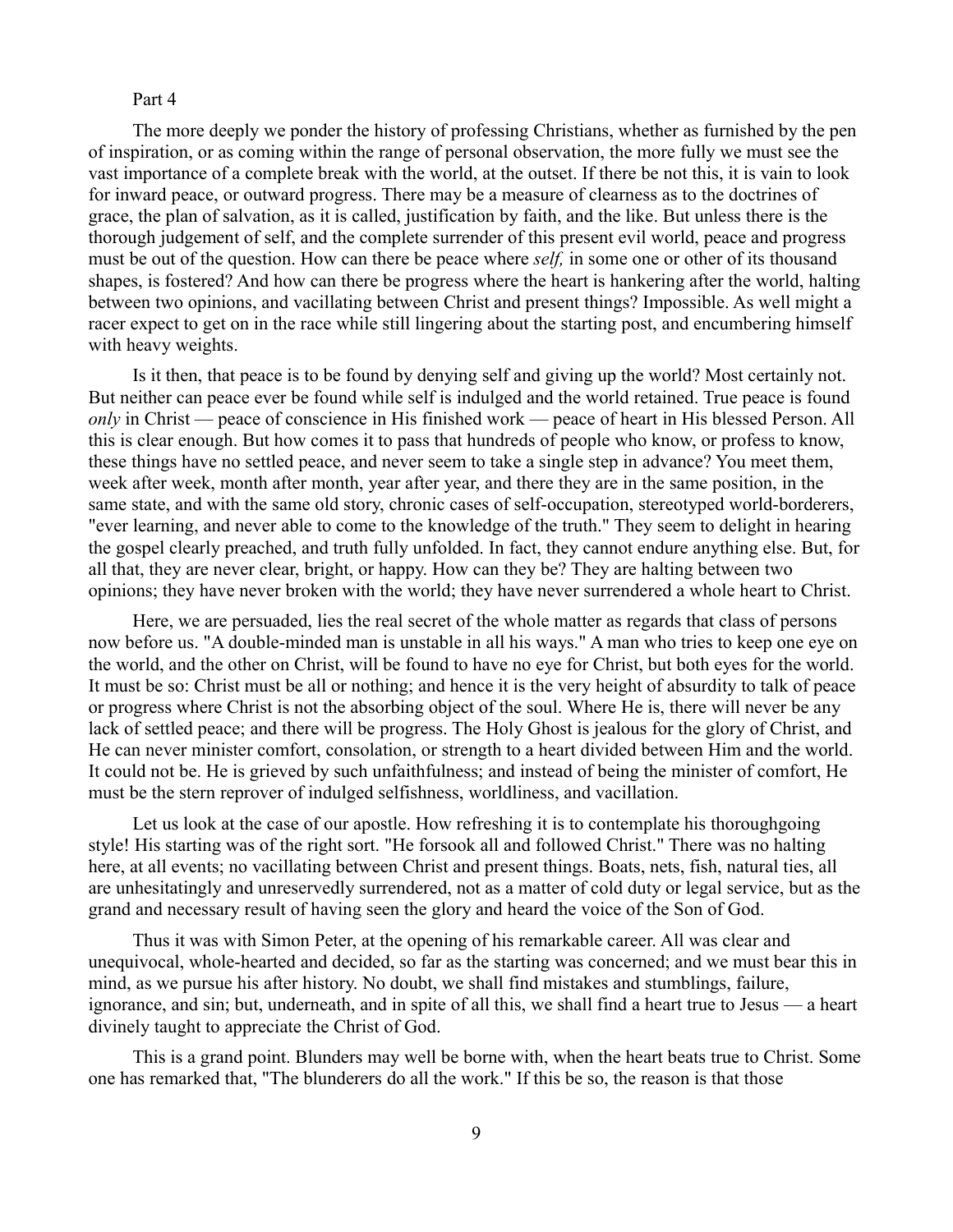blunderers have real affection for their Lord; and that is precisely what we all want. A man may make a great many mistakes, but if he can say when challenged by his Lord, "Thou knowest that I love Thee," he is sure to come right in the end; and not only so, but, even in the very midst of his mistakes, our hearts are much more drawn to him than to the cold, correct, sleek professor, who thinks of himself, and seeks to make the best of both worlds.

Simon Peter was a true lover of Christ. He had a divinely given sense of His preciousness, of the glory of His Person, and the heavenly character of His mission. All this comes out, with much force and freshness, in his varied confessions of Christ, even before the day of Pentecost. We shall glance at one or two of these, not with any view to chronological order, but simply to illustrate and prove the lovely devotedness of this true-hearted servant of Christ.

Let us turn to Matt. 16, "When Jesus came into the coasts of Caesarea Philippi, he asked His disciples, saying, Whom do men say that I, the Son of man, am?" Weighty question! Upon the answer to this question hangs the whole moral condition and future destiny of every human being under the sun All really depends upon the heart's estimate of Christ. This it is, which like a great moral indicator, reveals a man's true state, character, bent and object, in all things. It is not merely a question of his outward life, or of his profession of faith. The former may be blameless, and the latter orthodox; but, if underneath all this blameless morality and orthodox profession, there be not one true pulsation of the heart for Christ, no divinely wrought sense of what, and who, and whence He is, then verily all the morality and the orthodoxy are but the trappings with which a guilty, hell- deserving sinner adorns himself in the eyes of his fellows, or with which he deceives himself as to the awful eternity which lies before him. "What think ye of Christ?" is the all-deciding question; for God the Holy Ghost has emphatically declared that, "If any man" — no matter who or what he be — "love not the Lord Jesus Christ, let him be Anathema Maranatha" (1 Cor. 16: 22).

How awful is this! And how remarkable to find it at the close of such an Epistle as the first to the Corinthians! How forcibly it declares to all who will only bend their ears to listen, that love to Christ is the basis of all sound doctrine, the motive spring of all true morality! If that blessed One be not enthroned at the very centre of the heart's affections, an orthodox creed is an empty delusion; and an unblemished reputation is but dust cast in a man's eyes to prevent him seeing his true condition in the sight of God. The Christians at Corinth had fallen into many doctrinal errors and moral evils, all needing rebuke and correction; but when the inspiring Spirit pronounces His awful anathema, it is levelled, not at the introducers of any one special error, or moral pravity, but at "any man who loves not the Lord Jesus Christ."

This is peculiarly solemn at all times; but specially so for the day in which our lot is cast, when the Person and glory of Christ are so little thought of or cared for. A man may actually blaspheme Christ, deny His deity or His eternal Sonship, and yet be received into professing Christian circles, and allowed to preside at so-called religious meetings Surely all this must be dreadful in the sight of God, whose purpose it is "that all men should honour the Son even as they honour the Father"; and that every knee should bow, and every tongue confess to Jesus as Lord of all. God is jealous for the honour of His Son; and the man that neglects, rejects, and blasphemes that blessed One will yet have to learn and own the eternal justice of that most solemn decree, "If any man love not the Lord Jesus Christ, let him be Anathema Maranatha."

How momentous, therefore, the question put by our Lord Christ to His disciples, "Whom do *men* say that I, the Son of man, am?" Alas, "men" knew nothing, cared nothing about Him. They knew neither who He was, what He was, nor whence He was. "Some say that thou art John the Baptist; some,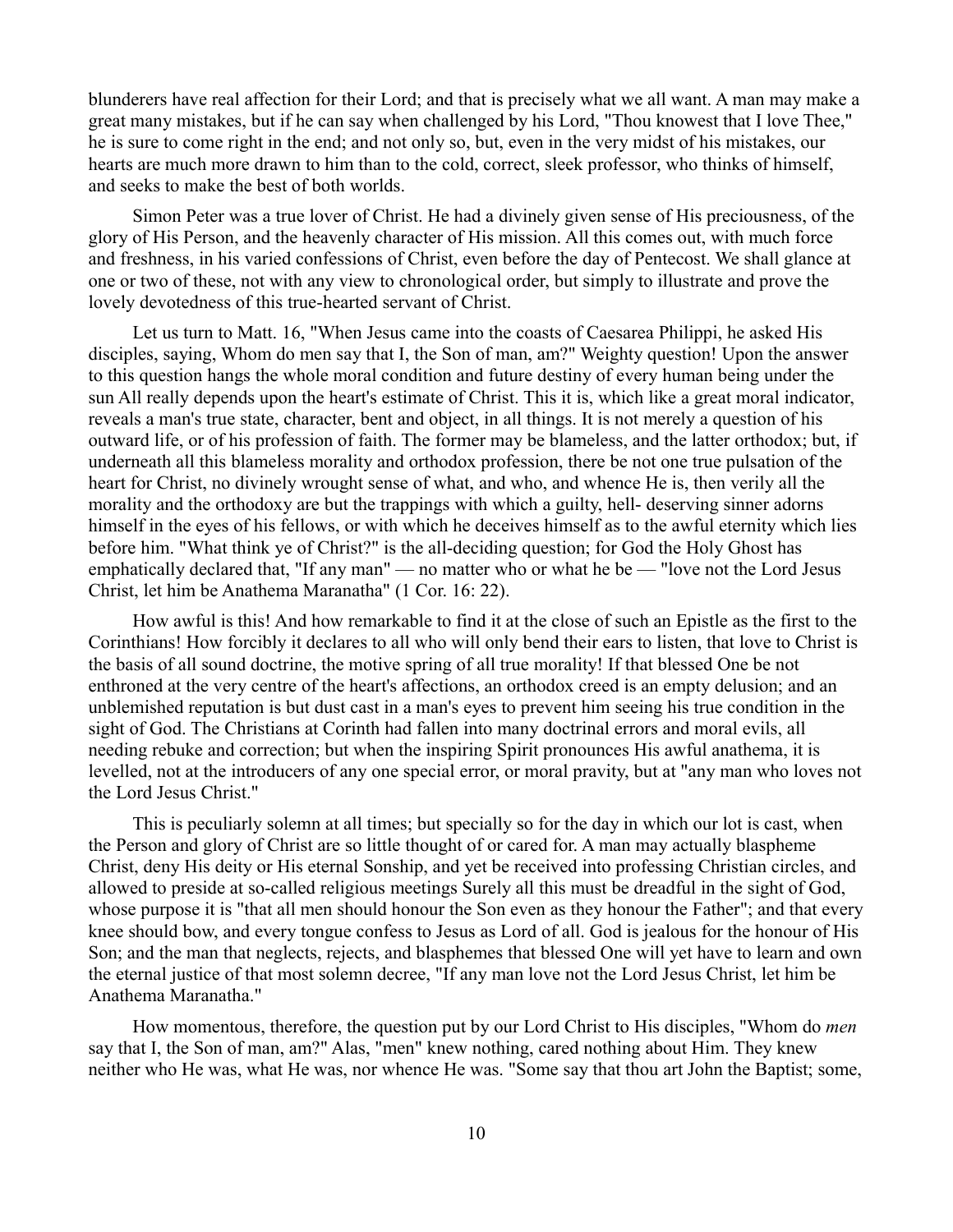Elias; and others, Jeremias, or one of the prophets." In a word, there was endless speculation, because there was utter indifference and thorough heartlessness. The human heart has not so much as a single true thought about Christ, not one atom of affection for Him. Such is the awful condition of the very best of men until renewed by divine grace. They know not, they love not, they care not for the Son of God — the Beloved of the Father's heart — the Man on the throne of Heaven's majesty. Such is their moral condition, and hence their every thought, word, and act is contrary to God. They have not a single feeling in common with God, for the most distinct of all reasons, that the One who is everything to Him is nothing to them. Christ is God's standard, and every one and everything must be measured by Him. The heart that does not love Christ has not a single pulsation in unison with the heart of God; and the life that does not spring from love to Christ however blameless, respectable, or splendid in the eyes of men, is a worthless, objectless, misspent life in the judgement of God.

But how truly delightful to turn from all the heartlessness and indifference of "men" and harken to the testimony of one who was taught of God to know and own who the Son of man was! "Simon Peter answered and said, Thou art the Christ, the Son of the living God." Here was the true answer. There was no vain speculation here, no uncertainty, no may be this, or may be that. It was divine testimony flowing from divinely given knowledge. It was not yea and nay, but yea and amen to the glory of God. We may rest fully assured that these glowing words of Simon Peter went up, like fragrant incense, to the throne of God, and refreshed the heart of the One who sat there. There is nothing in all the world so precious to God as a heart that, in any measure, appreciates Christ. Let us never forget this!

"And Jesus answered and said unto him, Blessed art thou, Simon Barjona; for flesh and blood hath not revealed it unto thee, but My Father which is in heaven. And I say also unto thee, that thou art Peter; and upon this Rock I will build My Church; and the gates of hell shall not prevail against it."

Here we have the very first direct allusion to the Church, or assembly of Christ; and the reader will note that our Lord speaks of it as yet future. He says, "I *will* build My church." He was the Rock, the divine foundation; but ere a single stone could be built on Him, He must die.

This is a grand cardinal truth of Christianity — a truth which our apostle had yet to learn, notwithstanding his brilliant and beautiful confession. Simon Peter was not yet prepared for the profound mystery of the cross. He loved Christ, and he had been taught of God to own Him in a very full and blessed manner; but he had yet much to learn ere he could take in the soul-subduing truth that this blessed Son of the living God must die, ere even he, as a living stone, could be built upon Him. "From that time forth began Jesus to show unto His disciples, how that He must go unto Jerusalem, and suffer many things of the elders and chief priests and scribes, and be killed, and be raised again the third day."

Here the solemn truth begins to break through the clouds. But Simon Peter is not prepared for it. It withered up all his Jewish hopes and earthly expectations. What! The Son of the living God must die! How could it be? The glorious Messiah be nailed to a cross! "Then Peter took Him, and began to rebuke Him, saying, Be it far from Thee, (or pity Thyself) Lord, this shall not be unto Thee."

Such is man! Such was even Simon Peter! He would fain turn the blessed Lord away from the cross! He would, in his ignorance, frustrate the eternal counsels of God, and play into the hands of the devil! Poor Peter! What a rock he would be for the Church to be built upon! "The Lord turned, and said unto Peter, Get thee behind Me, Satan, thou art an offence unto Me; for thou savourest not the things that be of God, but those that be of men."

Withering words? Who would have thought that "Blessed art thou, Simon Barjona," should so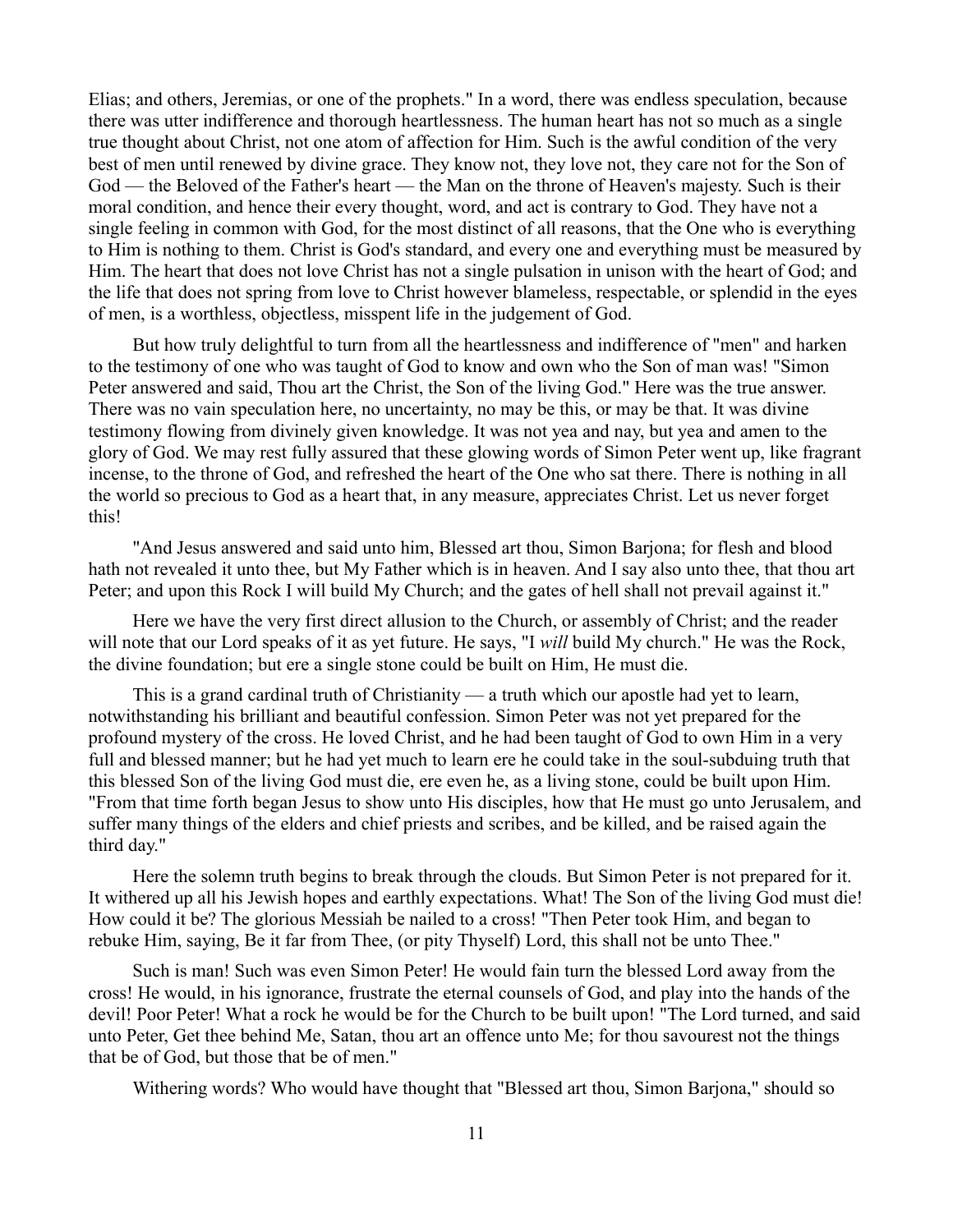speedily be followed by, "Get thee behind Me, Satan"?

#### Part 5

We must still linger a little over the deeply interesting and instructive scene in the sixteenth chapter of Matthew. It brings before us two great subjects, namely, "the Church," and "the kingdom of Heaven." These things must never be confounded. As to the first, it is only to be found in the New Testament. Indeed, as has often been remarked, verse 18 of our chapter contains the very first direct allusion in the volume of God to the subject of the Church, or assembly, of Christ.

This, though familiar to many of our readers, may present a difficulty to others. Many Christians and Christian teachers strongly maintain that the doctrine of the Church is distinctly unfolded in Old Testament Scripture. They consider that the saints of the Old Testament belonged to the Church; in fact, that there is no difference whatever; all form one body; all stand on one common ground; and that to represent the Lord's people in New Testament times as in a higher position, or endowed with higher privileges than Abraham, Isaac, and Jacob, is a delusion. It seems strange to such to assert that Enoch, Noah, Abraham, and Moses did not belong to the Church — were not members of the body of Christ — were not endowed with the selfsame privileges as believers now. Trained from their earliest days to believe that all God's people, from the beginning to the end of time, stand on the same ground, and form one common body, they find it impossible to admit of any difference. It seems to them presumption on the part of Christians to assert that they are in any A respect different from God's beloved people of old — those blessed worthies of whom we read in Hebrews 11, who lived a life of faith and personal devotedness, and who are now in Heaven with their Lord.

But the all-important question is, "What saith the Scripture?" It can be of no possible use to set up our own thoughts, our own reasonings, our own conclusions, in opposition to the Word of God. It is a very easy matter for men to reason, with great apparent force, point, and cleverness, about the absurdity and presumption of the notion that Christians are in a better and higher place, and more privileged, than God's people of old.

But this is not the proper way in which to approach this great subject. It is not a question of the difference *personally* between the Lord's people at different periods. Were it so, where should we find, amongst the ranks of Christian professors, any one to compare with an Abraham, a Joseph, a Moses, or a Daniel? Were it a question of simple faith, where could we find in the entire history of the Church a finer example than the father of the faithful? Were it a question of personal holiness, where could we find a brighter illustration than Joseph? For intimacy with God, and acquaintance with His ways and mind, who could go beyond Moses? For unswerving devotedness to God and His truth, could we find a brighter example than the man who went down into the lions' den rather than not pray toward Jerusalem?

However, let it be distinctly understood that it is not by any means a personal question, or a comparison of people, but of dispensational position. If this be clearly seen, it will, we doubt not, remove out of the way a great deal of the difficulty which many pious people seem to feel in reference to the truth of the Church.

But above and beyond all this stands the question, What does Scripture teach on the subject? If any one had spoken to Abraham about being a member of the body of Christ, would he have understood it? Could that honoured and beloved saint of God have had the most remote idea of being linked by an indwelling Spirit to a living Head in Heaven? Utterly impossible. How could he be a member of a body which had no existence? And how could there be a body without a Head? And when do we first hear of the Head? When the Man Christ Jesus, having passed through death and the grave,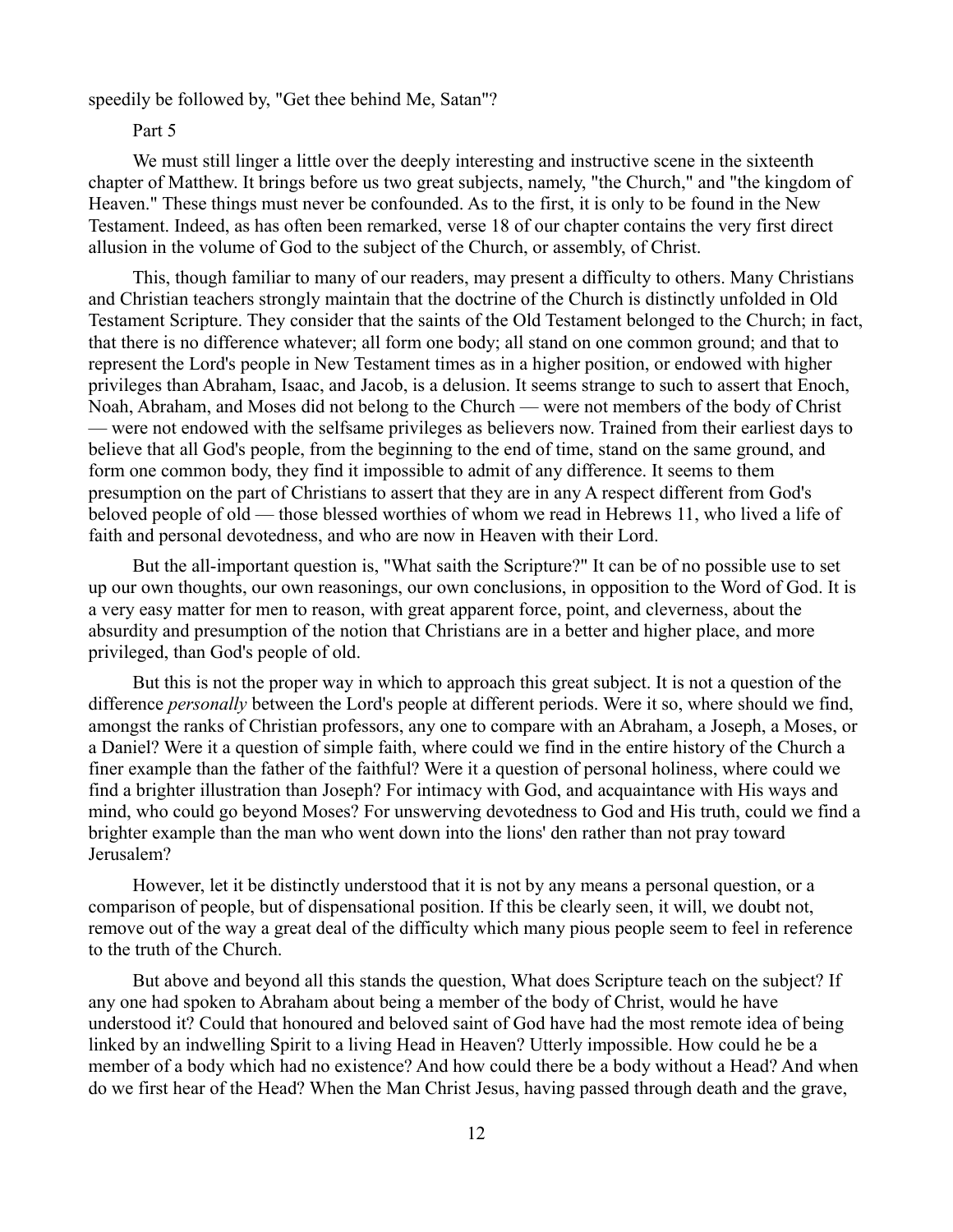ascended into the heavens, and took His seat at the right hand of the Majesty on high. Then, and not until then, did the Holy Ghost come down to form the body, and link it by His presence to the glorified Head above.

This, however, is rather anticipating a line of argument which is yet to come before us. Let us here put another question to the reader. If any one had spoken to Moses about a body composed of Jews and Gentiles — a body whose constituent parts had been drawn from among the seed of Abraham and the cursed race of the Canaanites — what would he have said? May we not safely assert that his whole moral being would have shrunk with horror from the thought? What! Jews and Canaanites the seed of Abraham and uncircumcised Gentiles — united in one body? Impossible for the lawgiver to take in such an idea. The fact is, if there was one feature which more strongly than another marked the Jewish economy, it was the rigid separation by divine appointment of Jew and Gentile. "Ye know," says Simon Peter, "how that it is an unlawful thing for a man that is a Jew to keep company, or to come unto one of another nation."

Such was the order of things under the Mosaic economy. It would have been a flagrant transgression on the part of a Jew to climb over that middle wall of partition which separated him from all the nations around; and hence the thought of a union between Jew and Gentile could not possibly have entered into any human mind; and the more faithful a man was to the existing order of things under the law, the more opposed he must have been to any such thought.

Now, in the face of all this, how can any one seek to maintain that the truth of the Church was known in Old Testament times, and that there is no difference whatever between the position of a Christian and that of an Old Testament believer? The fact is that even Simon Peter himself found it extremely difficult to take in the idea of admitting the Gentiles into the kingdom of Heaven. Though he was entrusted with the keys of that kingdom, he was very reluctant indeed to use them for the admission of the Gentiles. He had to be expressly taught by a heavenly vision, ere he was prepared to fulfil the commission with which he was charged by his Lord in Matthew 16.

No, reader, it is of no possible use to stand against the plain testimony of Scripture. The truth of the Church was not — could not — be known in Old Testament times. It was, as the inspired apostle tells us, "hid in God" — hid in His eternal counsels — "not made known to the sons of men, as it is now revealed unto His holy apostles and prophets by the Spirit,\* that the Gentiles should be *fellowheirs* and of *the same body,* and partakers of His promise in Christ by the gospel" (Eph. 3).

{\*The "prophets," in this passage, are those of the New Testament. This is evident from the expression, *"Now revealed,"* He could not speak of a thing being "now revealed" to men who had been dead for hundreds of years Besides, had the apostle meant Old Testament prophets, the order would assuredly have been "Prophets and apostles." We have a similar expression in Eph. 2: 20 ''Built upon the foundation of the apostles and prophets." He does not say, "prophets and apostles." The truth is that the apostles and prophets formed the first layer of the foundation of the Church of which Jesus Christ is the chief Corner-stone, and this is an additional proof that the Church had no existence save in the secret counsels of God until our Lord Christ. having accomplished the work of redemption, ascended into the heavens, and sent down the Holy Ghost to baptize believers — Jews and Gentiles — into one body. The reader may also refer with real profit and interest to Rom. 16: 25, 26: Now to Him that is of power to stablish you according to my gospel, and he preaching of Jesus Christ, according to *the revelation of the he mystery which was kept secret since the world began but now is made manifest, and* by the scriptures of the prophets [literally, by the prophetic writings, that is, of the New Testament] according to the commandment of the everlasting God. made known to all nations for the obedience of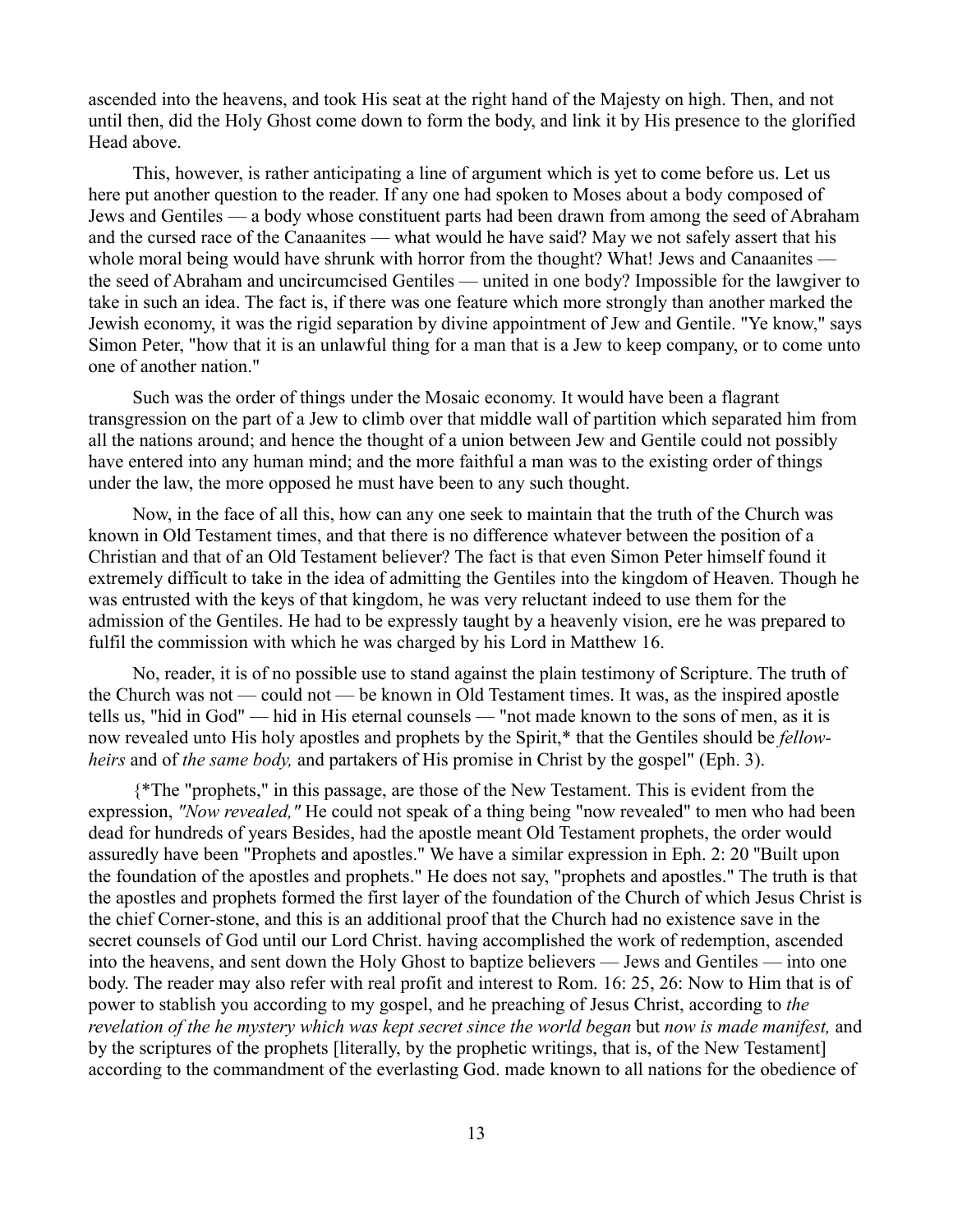faith."}

We can only reach the great mystery of the Church by walking over the broken-down middle wall of partition. "Wherefore remembers that ye being in time past Gentiles in the flesh, who are called Uncircumcision by that which is called the Circumcision in the flesh made by hands; that at that time ye were without Christ, being aliens from the commonwealth of Israel, and strangers from the covenants of promise, having no hope, and without God in the world. But now, in Christ Jesus, ye who sometimes were far off are made nigh by *the blood of Christ.* For He is our peace, who hath made both one, and hath broken down the middle wall of partition, having abolished in His flesh the enmity, the law of commandments in ordinances, for to make in Himself of twain one new man, making peace; and that He might reconcile both unto God in one body by the cross, having slain the enmity thereby; and came and preached peace to you which were afar off, and to them that were nigh. For through Him we both have access by one Spirit unto the Father" (Eph. 2: 11-18).

Thus, from all that has passed before us, the reader will, we trust, fully see why it is that our Lord in His word to Simon Peter speaks of the Church as a future thing. "Upon this rock *I will build* My Church." He does not say, "I have been," or, "I am, building My Church." Nothing of the kind. It could not be. It was still "hid in God." The Messiah had to be cut off and have nothing — nothing, for the present, as regards Israel and the earth. He must be rejected, crucified, and slain, in order to lay the foundation of the Church. It was utterly impossible that a single stone could be laid in this new, this wondrous building until "the chief Corner-stone" had passed through death and taken His place in the Heavens. It was not in incarnation, but in resurrection, that our Lord Christ became Head of a body.

Now our apostle was not in the least prepared for this. He did not understand one jot or tittle of it. That Messiah should set up a kingdom in power and glory — that He should restore Israel to their destined pre-eminence in the earth — all this he could understand and appreciate — he was looking for it. But a suffering Messiah — a rejected and crucified Christ — of this he could not hear just then. "Be it far from Thee, Lord; this shall not be unto Thee." These were the words which drew forth that withering rebuke with which we closed our last paper, "Get thee behind Me, Satan; thou art an offence unto Me; for thou savourest not the things that be of God, but those that be of men."

We may gather the gravity of his error from the severity of the rebuke. Peter had much to learn, much to go through, ere he could grasp the great truth which His Lord was putting before him. But he did grasp it, by the grace of God, and confess it, and teach it with power. He was led to see not only that Christ was the Son of the living God, but that He was a rejected Stone, disallowed of men, but chosen of God and precious; and that all who through grace come to Him must share His rejection on earth as well as His acceptance in Heaven. They are perfectly identified with Him.

#### Part 6

At the close of John 6 we have a very clear and beautiful confession of Christ from the lips of our apostle — a confession rendered all the more touching and forcible by the circumstances under which it was delivered.

Our blessed Lord, in His teachings in the synagogue at Capernaum, had unfolded truth which puts the poor human heart to the test, and withers up all the pretensions of man in a very remarkable manner. We cannot here attempt to enter upon the subject of our Lord's discourse, but the effect of it is thus recorded: "From that time many of His disciples went back, and walked no more with Him." They were not prepared for the reception of such heavenly doctrine. They were offended by it, and they turned their backs upon that blessed One who alone was worthy of all the affections of the heart, and of the homage and devotion of the whole moral being. *"They went back, and walked no more with Him."*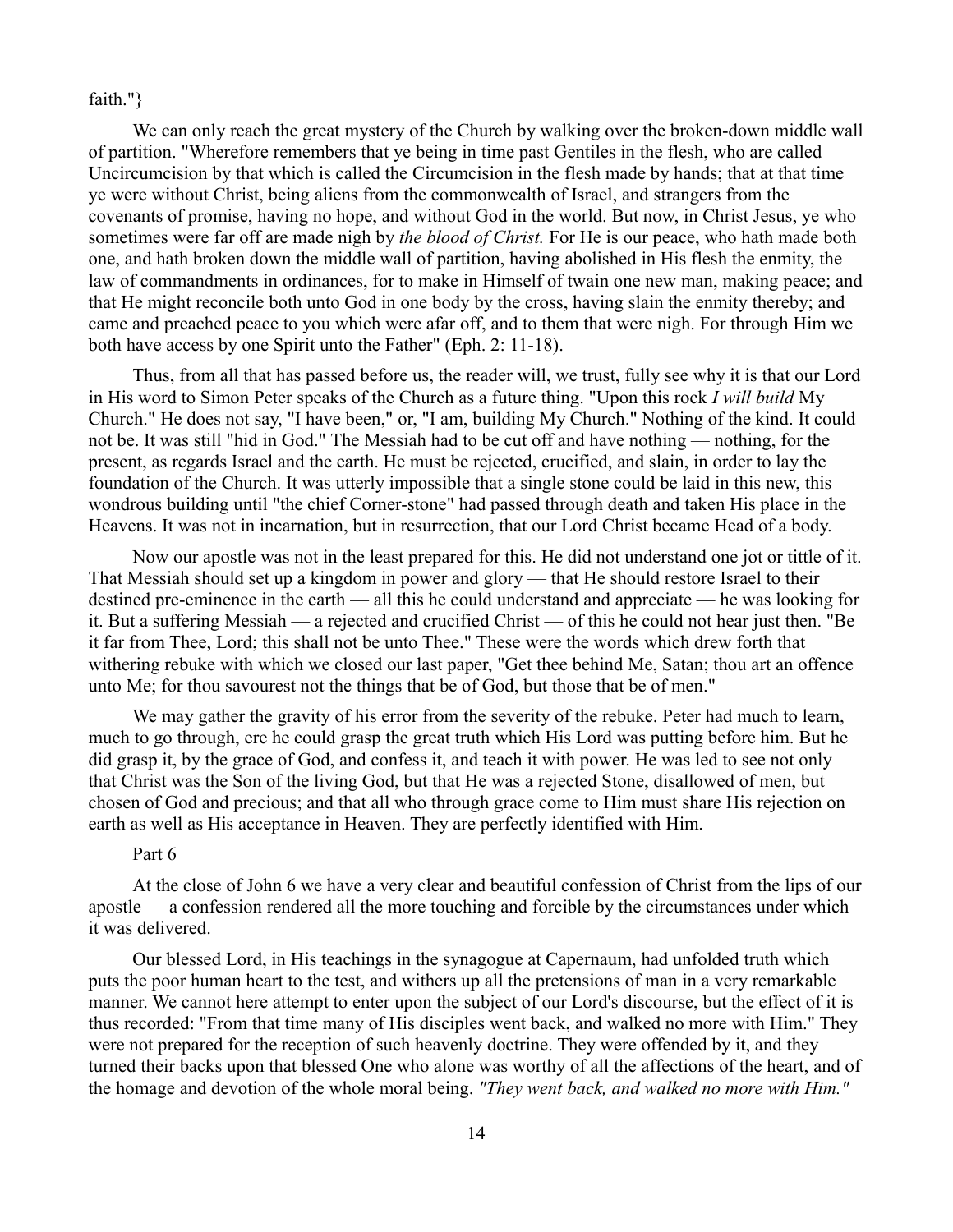Now we are not told what became of these deserters, or whether they were saved or not. No such question is raised. We are simply told that they abandoned Christ, and ceased to be any longer publicly identified with His name and His cause. How many, alas! have since followed their sad example! It is one thing to profess to be the disciples of Christ, and another thing altogether to stand with firm purpose of heart on the ground of public testimony for His name, in thorough identification with a rejected Lord. It is one thing for people to flock to Christ because of the benefits which He bestows, and it is quite another to cleave to Him in the face of the world's scorn and contempt. The application of the doctrine of the cross very speedily thins the ranks of professors. In the chapter before us we see at one moment multitudes thronging enthusiastically around the Man who could so marvellously supply their need, and the next moment abandoning Him, when His teaching offended their pride.

Thus it has been, thus it is, and thus it will be until that day in the which the despised Stranger of Nazareth shall reign from pole to pole, and from the river to the ends of the earth. We are ready enough to avail ourselves of the benefits and blessings which *a loving Saviour* can bestow upon us, but when it becomes a question of following *a rejected Lord* along that rough and lonely path which He has trodden for us in this sinful world, we are disposed, like those of old, to go back, and walk no more with Him.

This is very sad and very humiliating. It proves how little we know of His heart, or of what that heart desires from us. Jesus longs for fellowship. He does not want patronage. It does not meet the desire of His heart to be followed, or admired, or gazed at, because of what He can do or give. He delights in a heart taught of God to appreciate His Person, for this glorifies and gratifies the Father. He retired from the gaze of an excited and tumultuous throng who would fain make Him a king, because they had eaten of the loaves and were filled; but He could turn, with touching earnestness, to the little band of followers who still remained, and challenge their hearts with the question, "Will ye also go away?"

How deeply affecting! How it must have touched the hearts of all, save that one who had no heart for aught but money — who was "a thief" and "a devil"! Alas! a moment was approaching when all were to forsake Him and fly — when He was to be left absolutely *alone,* forsaken of men, forsaken of God — utterly and awfully deserted.

But that moment was yet future; and it is peculiarly refreshing to harken to the fine confession of our beloved apostle, in reply to the deeply affecting inquiry of his Lord. "Then Simon Peter answered Him, Lord, to whom shall we go? Thou hast the words of eternal life. And we believe and are sure that Thou art that Christ, the Son of the living God."

Well indeed might he say, "To whom shall we go?" There was not another throughout the wide universe of God to whom the heart could turn. He alone could meet their every need, satisfy their every right desire, fill up every chamber of the heart. Simon Peter felt this, and hence, with all his mistakes, his failures, and his infirmities, his loving and devoted heart turned with earnest affection to his beloved Lord. He would not abandon Him, though little able to rise to the height of His heavenly teaching. There was a link binding him to Jesus Christ which nothing could snap. "Lord, to whom shall we go?" — whither shall we betake ourselves? — on whom could we reckon beside? True, there may be trial and difficulty in the path of true discipleship. It may prove a rough and a lonely path. The heart may be tried and tested in every possible way. There may be deep and varied sorrow — deep waters, dark shadows; but in the face of all we can say, "To whom shall we go?"

And mark the singular fullness of Peter's confession. "Thou *hast* the words of eternal life;" and then, "Thou *art* that Christ, the Son of the living God." We have the two things, namely, what He *has,*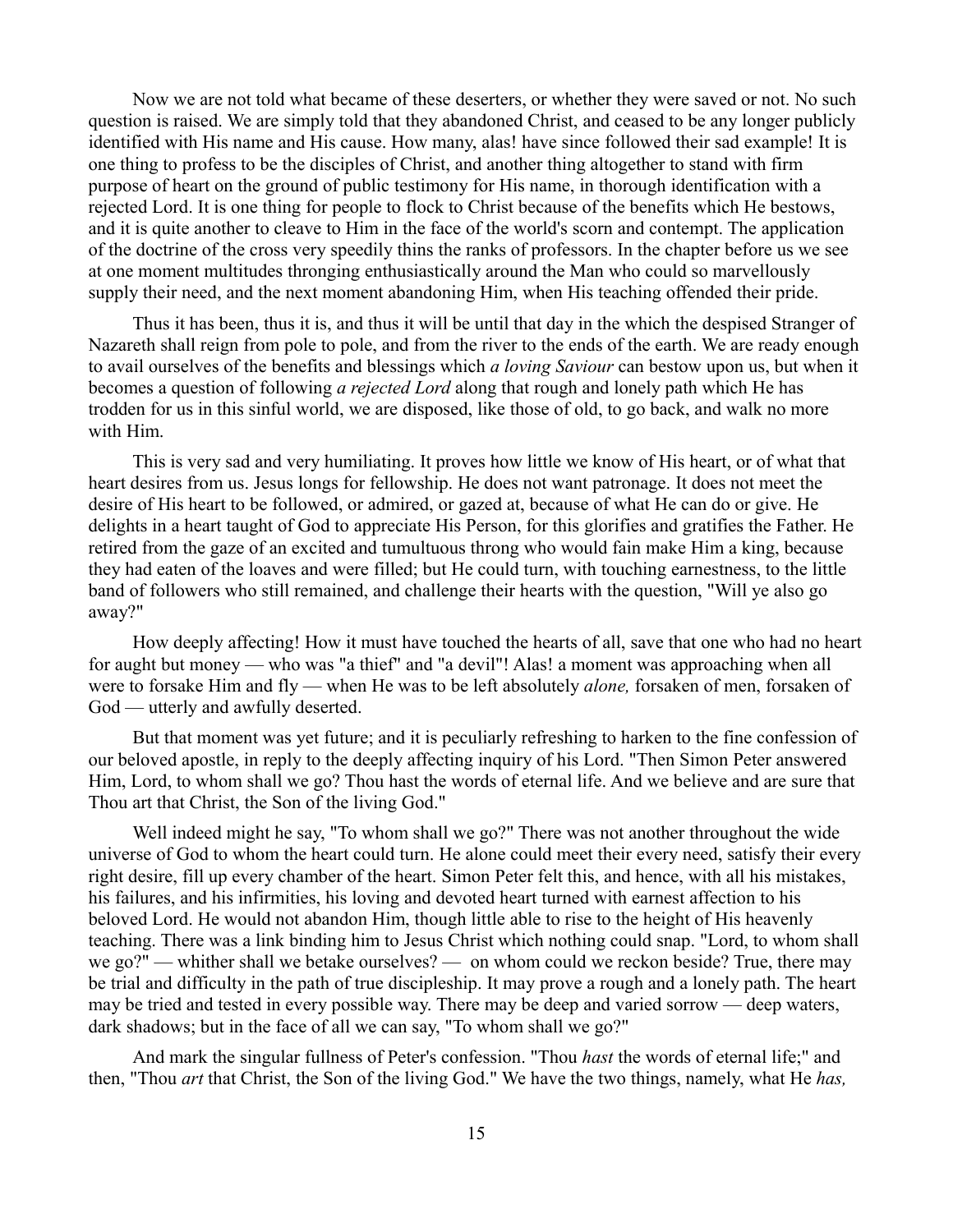and what He *is.* Blessed be His name, Christ has all we can possibly want for time and eternity. Words of eternal life flow from His lips into our hearts. He causes those who follow Him to "inherit substance." He bestows upon them "durable riches and righteousness." We may truly say that, in comparison of what Christ has to give, all the riches, honours, dignities, and pleasures of this world are but dross. They all pass away as the vapours of the morning, and leave only an aching void behind. Nothing that this world has to offer can possibly satisfy the cravings of the human soul. "All is vanity and vexation of spirit." And not only so — it must be given up. If one had all the wealth of Solomon, it lasts but a moment in comparison with that boundless eternity which lies before every one of us. When death approaches, all the riches of the universe could not purchase one moment's respite. The last great enemy gives no quarter. He ruthlessly snaps the link that connects man with all that his poor heart prizes and loves upon earth, and hurries him away into eternity.

And what then? Yes, this is the question. Who can answer it? Who can attempt to picture the future of a soul that passes into eternity without God, without Christ, without hope? Who can describe the horrors of one who, all in a moment, opens his eyes to the fact — the tremendous fact — that he is lost, lost forever — hopelessly, eternally, lost? It is positively too dreadful to dwell upon it. And yet it must be looked at; and if the reader is still of the world, still unconverted, careless, thoughtless, unbelieving, we would earnestly entreat of him now, just now, to give his earnest attention to the weighty and all-important question of his soul's salvation - a question, in comparison with which all other questions dwindle into utter insignificance. "What shall it profit a man, if he should gain the whole world, and lose his own soul? or what shall a man give in exchange for his soul'?" It is, beyond all question, the most egregious folly that any one can be guilty of to put off the grand business of his soul's salvation. And if any one inquire what he has to do in this business, the answer is *Nothing —* "nothing, either great or small." Jesus has the words of eternal life. He it is who says, "Verily, verily, I say unto you, he that heareth My word, and believeth on Him that sent Me, *hath* everlasting life, and shall not come into judgement, but is *passed* from death unto life."

Here is the hinge on which the whole matter shoves. Harken to the words of Christ. Believe in Him that sent His blessed Son. Put your trust in God, and you shall be saved; you shall have eternal life, and never come into judgement.

Nor is this all. Simon Peter, in his lovely confession, does not confine himself to what Christ has to give, precious and blessed as that is, but he also speaks of what He is. "Thou art that Christ, the Son of the living God." This is full of deepest interest for the heart. Christ not only gives us eternal life, but He also becomes the object of our heart's affections — our satisfying portion, our unfailing resource, our infallible Guide and Counsellor, our constant reference, in all our need, in all our pressure, in all our sorrows and difficulties. We need never go to any one else for succour, sympathy, or guidance. We have all we want in Him. He is the eternal delight of the heart of God, and He may well be the delight of our hearts here and hereafter, now and forever.

#### Part 7

The close of Matt. 14 presents a scene in the life of our apostle on which we may dwell with profit for a few moments. It furnishes a very fine illustration of his own touching inquiry, "Lord, to whom shall we go?"

Our Lord having fed the multitude, and sent His disciples across the sea, retired into a mountain, to be alone in prayer. In this we have a striking foreshadowing of the present time. Jesus has gone on high. Israel is for the present set aside, but not forgotten. Days of trouble will come — rough seas and stormy skies will fall to the lot of the remnant; but their Messiah will return, and deliver them out of all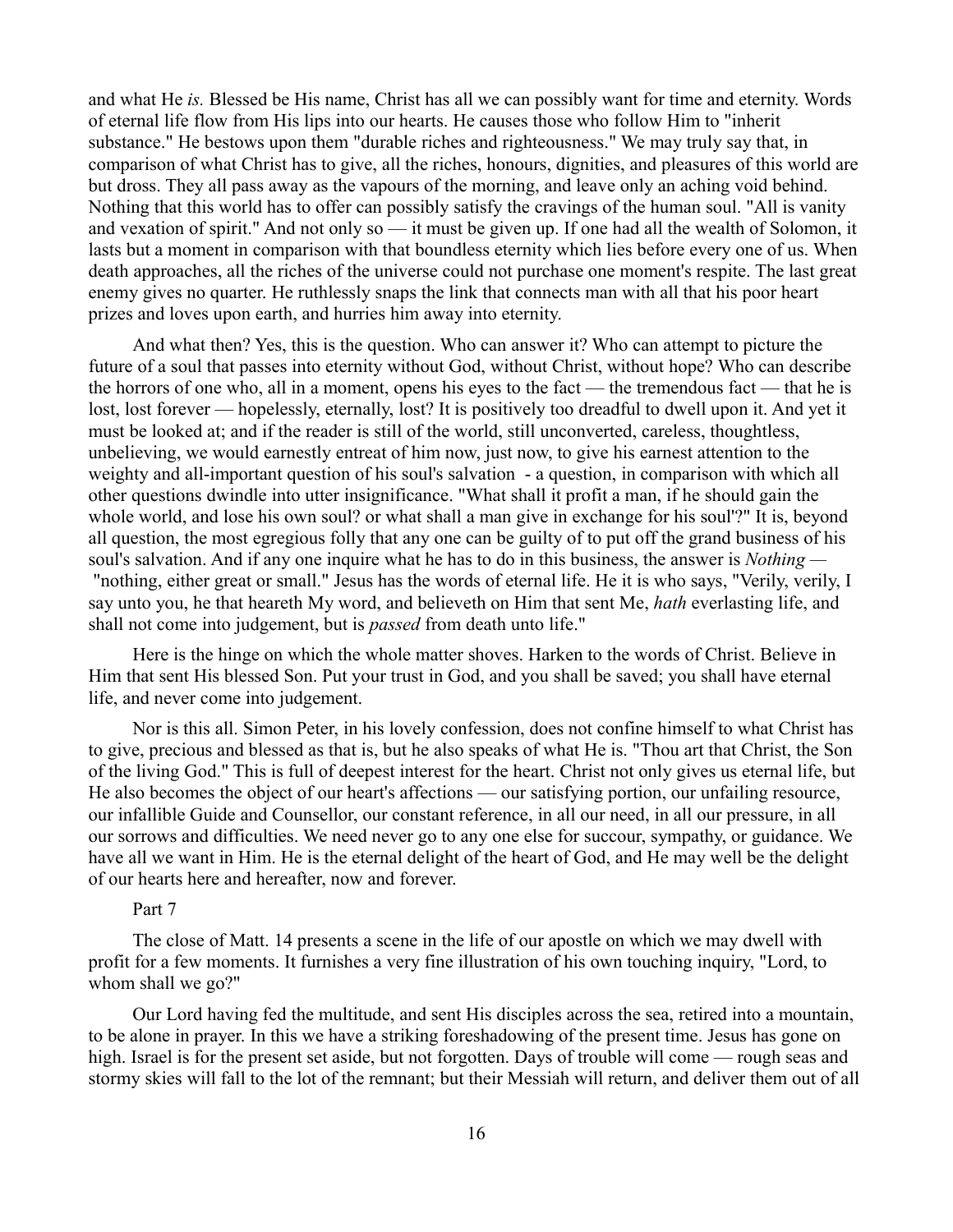their troubles. He will bring them to their desired haven, and all will be peace and joy for the Israel of God.

All this is fully unfolded on the page of prophecy, and is of the deepest interest to every lover of God and His Word; but for the present we can merely dwell upon the inspired record concerning Simon Peter, and seek to learn the lesson which that record so forcibly teaches. "And straightway Jesus constrained His disciples to get into a ship, and to go before Him unto the other side, while He sent the multitudes away. And when He had sent the multitudes away, He went up into a mountain apart to pray; and when the evening was come, He was there alone. But the ship was now in the midst of the sea, tossed with waves, for the wind was contrary. And in the fourth watch of the night Jesus went unto them, walking on the sea. And when the disciples saw Him walking on the sea they were troubled, saying, It is a spirit; and they cried out for fear. But straightway Jesus spake unto them, saying, Be of good cheer; it is I; be not afraid. And Peter answered Him, and said, Lord, if it be Thou, bid me come unto Thee on the water. And He said! Come. And when Peter was come down out of the ship, he walked on the water to go to Jesus. But when he saw the wind boisterous, he was afraid; and beginning to sink, he cried, saying, Lord, save me. And immediately Jesus stretched forth His hand, and caught him, and said unto him, O thou of little faith, wherefore didst thou doubt?"

This brief passage presents to our view in a very forcible way some of the leading features of Simon Peter's character. his zeal, his energy, his real devotedness of heart, no one can for a moment call in question; but these very qualities — beautiful as they surely are — led him not infrequently into a position of such prominence as to render his weak points all the more conspicuous. A man of less zeal, less energy, would have remained on board the ship, and thus avoided Peter's failure and breakdown. Perhaps, too, men of cooler temperament would condemn as unwarrantable rashness Peter's act in leaving the ship, or pronounce it a piece of forwardness which justly deserved a humiliating rebuff.

All this may be so; but we are free to confess that the zeal, energy and devoted self-considering spirit which, in order to avoid the shame and humiliation of a defeat, refuses to take a bold and decided step for Christ. True it is that Peter in the interesting scene now before us completely broke down. But why did he? Was it because he left the ship? No; but because he ceased to look in simple faith to Jesus. Here lay the root of his failure. Had he only kept his eye on the Master, he could have walked on the water though ever so rough. Faith can walk on rough water as easily as on smooth. Nature cannot walk on either. It is not a question of the state of the water, but the state of the heart. Circumstances have nothing to do with faith, except, indeed, that when difficult and trying, they develop its power and brightness. There was no reason whatever, in the judgement of faith, why Peter should have failed in his walk on the water. Faith looks not at the things that are seen and temporal, but at the things which are unseen and eternal. It endures as seeing Him who is invisible. "Faith is the evidence of things *not seen."* It lifts the heart above the winds and waves of this rough world, and keeps it in perfect peace, to the praise of Him who is the Giver of faith, as of "every good and perfect gift."

But our beloved apostle utterly failed in faith on the occasion now before us. He, as we, alas! so often do, took his eye off the Lord and fixed it on his surroundings, and as a consequence he immediately began to sink. It must ever be so. We cannot get on for a single moment save as we have the living God as a covering for our eyes. The grand motto for the life of faith is, "Looking off unto Jesus." It is this alone which enables us to "run the race set before us," be the way rough or smooth. When Peter came down out of the ship, it was either Christ or drowning. He might well say at such a moment, "Lord, to whom shall I go?" Whither could he turn? When on board the ship, he had its timbers between him and death, but when on the water he had nothing but Jesus.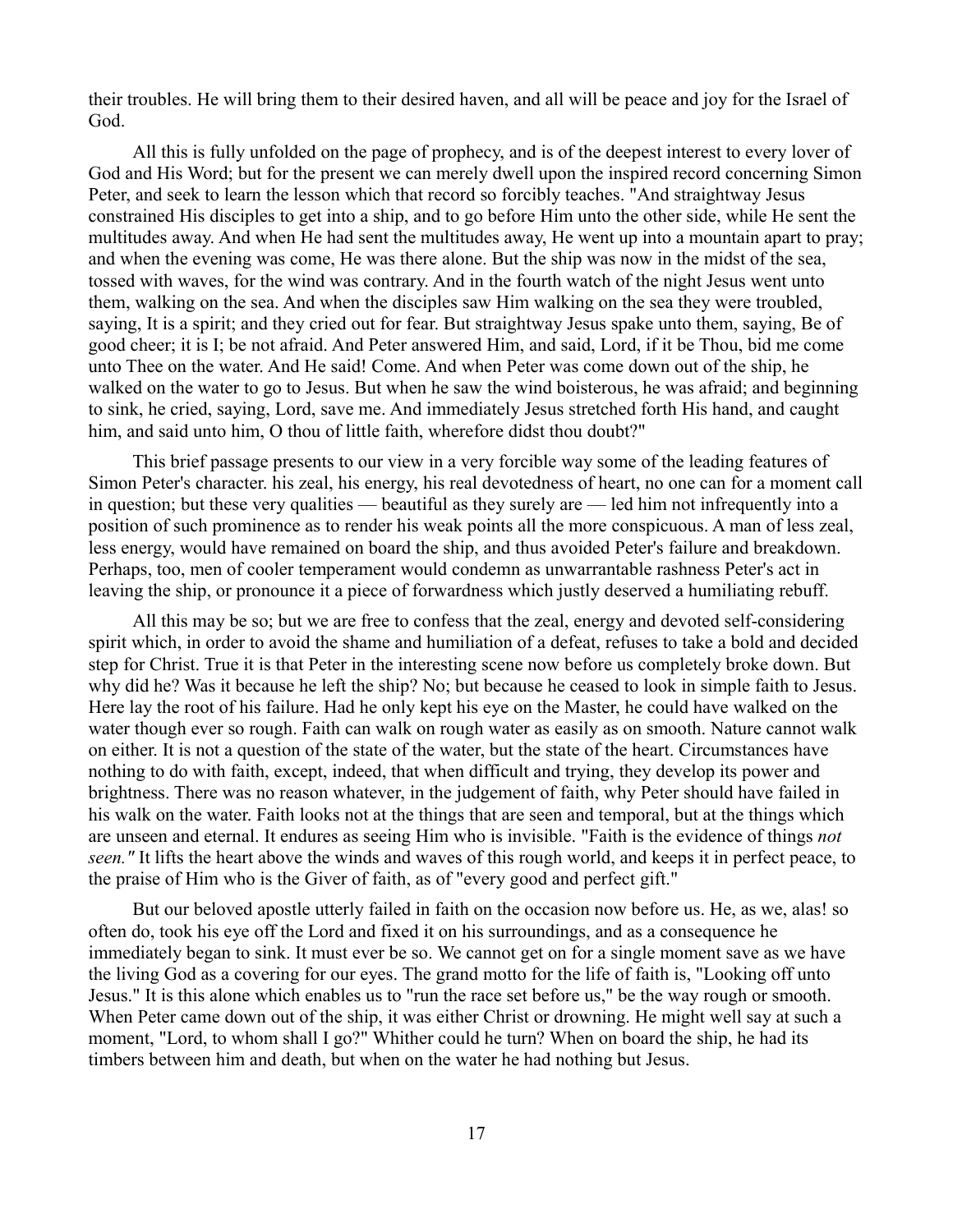And was not He enough? Yes, verily, if only Peter could have trusted Him. This is the point. All things are possible to him that believeth. Storms are hushed into a perfect calm, rough seas become like glass, lofty mountains are levelled, when faith brings the power of God to bear. The greater the difficulties, the brighter the triumphs of faith. It is in the furnace that the real preciousness of faith is displayed. Faith has to do with God, and not with men or things. If we cease to lean on God, we have nothing but a wild, watery waste — a perfect chaos — around us, where nature's resources must hopelessly fail.

All this was proved by Simon Peter when he came down out of the ship to walk on the water; and every child of God and every servant of Christ must prove it in his measure, for Peter's history is full of great practical lessons for us all. If we want to walk above the circumstances of the scene through which we are passing — if we would rise superior to its influences — if we would be able to give an answer, clear, distinct, and decided, to the scepticism, the rationalism and infidelity of the day in which we live — then, assuredly, we must keep the eye of faith firmly fixed on "the Author and Perfecter of faith." It is not by logical skill or intellectual power we shall ever meet the arguments of the infidel, but by an abiding sense, a living and soul-satisfying apprehension, of the all-sufficiency of Christ — Himself - His work — His Word — to meet our every need, our every exigency.

But it may be the reader feels disposed to condemn Peter for leaving the ship. He may think there was no need for his taking such a step. Why not abide with his brethren on board the vessel? Was it not possible to be quite as devoted to Christ in the ship as on the water? And, further, did not the sequel prove that it would have been far better, and safer, and wiser, for Peter to remain where he was, than to venture forth on a course which he was not able to pursue?

To all this we reply that our apostle was evidently governed by an earnest desire to be nearer to his Lord. And this was right. He saw Jesus walking on the water, and he longed to be with Him. And, further, he had the direct authority of his Lord for leaving the ship. We fully and freely grant that without this it would have been a fatal mistake to leave his position; but the moment that word "Come" fell on his ear he had a divine warrant for going forth upon the water — yea, to have remained would have been to miss great blessing.

Thus it is in every case. We must have authority before we can act in anything. Without this, the greater our zeal, energy, and apparent devotedness, the more fatal will be our mistake, and the more mischief we shall do to ourselves, to others, and to the cause of Christ. It is of the very last possible importance in every case, but especially where there is a measure of zeal, earnestness, and energy, that there should be sober subjection to the authority of the Word. If there be not this, there is no calculating the amount of mischief which may be done. If our devotedness flow not in the channel of simple obedience, if it rush over the embankments formed by the Word of God, the consequences must be most disastrous.

But there is another thing which stands next in importance to the authority of the *divine Word,* and that is the abiding realization of the *divine presence.* These two things must never be separated if we want to walk on the water. We may be quite clear and settled in our own minds, having distinct authority for any given line of action; but if we have not with equal distinctness the sense of the Lord's presence with us — if our eyes are not continually on the living God — we shall most assuredly break down.

This is very serious, and demands the gravest consideration of the Christian reader. It was precisely here that Peter failed. He did not fail in obedience, but in realized dependence. He acted on the word of Jesus in leaving the ship, but he failed to lean on the arm of Jesus in walking on the water;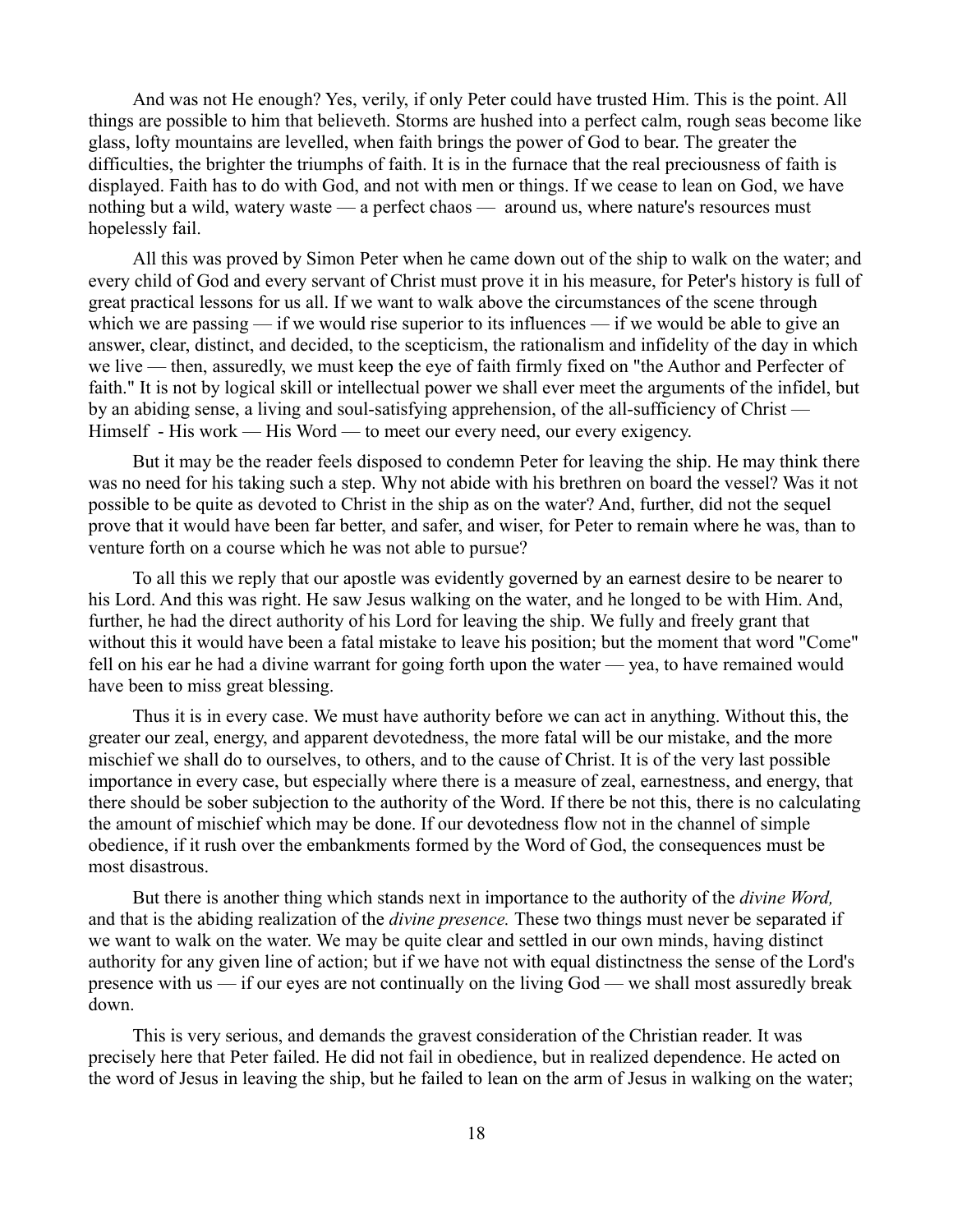hence his terror and confusion. Mere authority is not enough; we want power. To act without authority is wrong. To act without power is impossible. The authority for starting is the Word. The power to proceed is the divine presence. The combination of the two must ever yield a successful career. It matters not in the smallest degree what the difficulties are if we have the stable authority of Holy Scripture for our course, and the blessed support of the presence of God in pursuing it. When God speaks, we must obey; but in order to do so, we must lean on His arm. "Have not I commanded you?" "Lo, I am with you.

Here are the two things so absolutely essential to every child of God and every servant of Christ. Without these, we can do nothing; with them, we can do all things. If we have not a "Thus saith the Lord," or "It is written we cannot enter upon a path of devotedness, and if we have not His realized presence, we cannot pursue it. It is quite possible to be right in setting out, and yet to fail in going on.

It was so in the case of Simon Peter, and it has been so in the case of thousands since. It is one thing to make a good start, and another thing to make good progress. It is one thing to leave the ship, and another thing to walk on the water. Peter did the former but he failed in the latter. This beloved servant of Christ broke down in his course; but where did he find himself? In the arms of a loving Saviour. "Lord, save me!" How touching! How deeply affecting! He casts himself upon a well-known love — a love which was yet to meet him in far more humiliating circumstances. Nor was he disappointed. Ah, no! Blessed be God, no poor failing creature can ever appeal to that love in vain. "And immediately Jesus stretched forth His hand, and caught him, and said unto him, O thou of little faith, wherefore didst thou doubt?" Exquisite grace! If Peter failed to reach his Lord, his Lord did not fail to reach him. If Peter failed in faith, Jesus could not fail in grace. Impossible. The grace of our Lord Jesus is exceeding abundant. He takes occasion from our very failures to display His rich and precious love. Oh, how blessed to have to do with such a tender, patient, loving Lord! Who would not trust Him and praise Him, love Him and serve Him?

# Part 8

We have now to follow our beloved apostle into the darkest and most humbling scene in his entire history — a scene which we could hardly understand or account for if we did not know something of the infinite depths of divine grace on the one hand, and, on the other hand, of the terrible depths into which even a saint of God or an apostle of Christ is capable of plunging if not kept by divine power.

It seems very wonderful to find on the page of inspiration the record of the fall of such an eminent servant of Christ as Simon Peter. We, in our wisdom, would judge it best to draw the curtain of silence over such an event. Not so the Holy Ghost. He has seen fit to tell us plainly of the errors, and failures, and sins, of such men as Abraham, Moses, David, Peter, and Paul, in order that we may learn holy records from such records — lessons of human frailty, lessons of divine grace, lessons full of solemn warning, and yet of most precious consolation and encouragement. We learn what we are, and we learn what God is. We learn that we cannot trust ourselves for a single moment; for, if not kept by grace, there is no depth of sin into which we are not capable of falling; but we learn to trust the eternal stability of that grace which has dealt with the erring ones and sinning ones of other days, and to lean with ever-growing confidence on the One who is "the same yesterday, to-day, and for ever."

Not one of the four evangelists omits the fall of Peter. Let us open at Matt. 26; "And when they had sung a hymn they went out into the mount of Olives. Then saith Jesus unto them, All ye shall be offended because of Me this night: for it written, I will smite the Shepherd, and the sheep of the flock shall be scattered abroad. But after I am risen again I will go before you into Galilee. Peter answered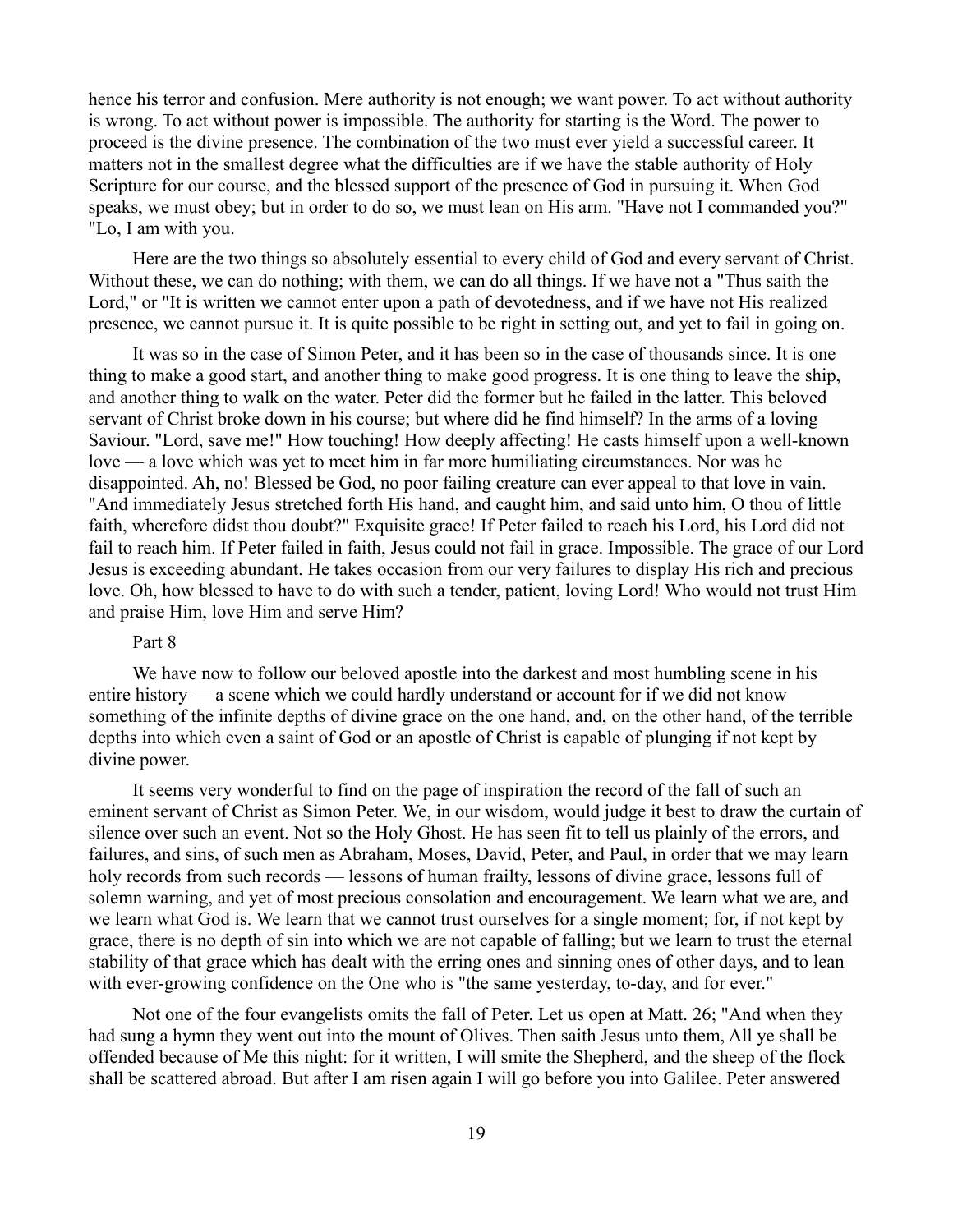and said unto Him, Though all shall be offended because of Thee, yet will I never be offended."

In these few words Peter lets out the real root of the whole matter. That root was self-confidence — alas! alas! no uncommon root amongst us. We do not in the least question Peter's sincerity. We feel perfectly sure he meant all he said; and, further, that he had not the most remote idea of what he was about to do. He was ignorant of himself, and we generally find that ignorance and self confidence go together. Self-knowledge destroys self-confidence. The more fully self is known, the more it must be distrusted. If Peter had known himself, known his tendencies and capabilities, he never would have uttered the words which we have just penned. But so full was he of self-confidence, that when his Lord told him expressly what he was about to do, he replied, "Though I should die with Thee, yet will I not deny Thee."

This is peculiarly solemn. It is full of instruction for us all. We are all so ignorant of our own hearts that we deem ourselves incapable of falling into certain gross sins. But we should, every one of us, bear in mind that if not kept each moment by the grace of God, we are capable of anything. We have materials in us for any amount or character of evil; and whenever we hear any one saying, "Well, I certainly am a poor, failing, stumbling creature, but I am not capable of doing the like of that," we may feel assured he does not know his own heart; and not only so, but he is in imminent danger of falling into some grievous sin. It is well to walk humbly before our God, distrusting self, and leaning on Him. This is the true secret of moral safety at all times. Had Peter realized this, it would have saved him his terrible downfall.

But Peter was self-confident, and, as a consequence, he failed to watch and pray. This was another stage in his downward journey. Had he only felt his utter weakness, he would have sought for strength divine. He would have cast himself on God for grace to help in time of need. Look at the blessed Master! He, though God over all, blessed forever, yet being a Man, having taken the place of the creature, and fully entering into His position, was agonising in prayer while Peter was fast asleep. Yes, Peter slept in the garden of Gethsemane while his Lord was passing through the deepest anguish He had yet tasted, though deeper still lay before Him. "Then cometh Jesus with them unto a place called Gethsemane, and saith unto the disciples, Sit ye here, while I go and pray yonder. And He took with Him Peter and the sons of Zebedee, and began to be sorrowful and very heavy. Then saith He unto them, My soul is exceeding sorrowful, even unto death; tarry ye here, and watch with Me. And He went a little further, and fell on His face, and prayed, saying, O My Father, if it be possible, let this cup pass from Me: nevertheless, not as I will, but as Thou wilt. And He cometh unto the disciples, and findeth them asleep, and *saith unto Peter,* What! could ye not watch with Me one hour? Watch and pray, that ye enter not into temptation: the spirit indeed is willing, but the flesh is weak."

What tender grace! What readiness to make allowance! What moral elevation! And yet He felt the sad want of sympathy, the cold indifference to His sore agony. "I looked for some to take pity, but there was none; and for comforters, but I found none." How much is involved in these words! He looked for comforters. That perfect human heart craved sympathy; but, alas! there was none for Him. Even Peter, who declared himself ready to die with Him, fell asleep in view of the agonies of Gethsemane.

Such is man — yea, the very best of men! Self-confident, when he ought to be self-distrusting sleeping, when he ought to be watching; and, we may add, fighting, when he ought to be submitting. "Then Simon Peter, having a sword, drew it, and smote the high priest's servant, and cut off his right ear. The servant's name was Malchus." How incongruous, how utterly out of place, was a sword in company with the meek and lowly Sufferer! "Then said Jesus unto Peter, Put up thy sword into the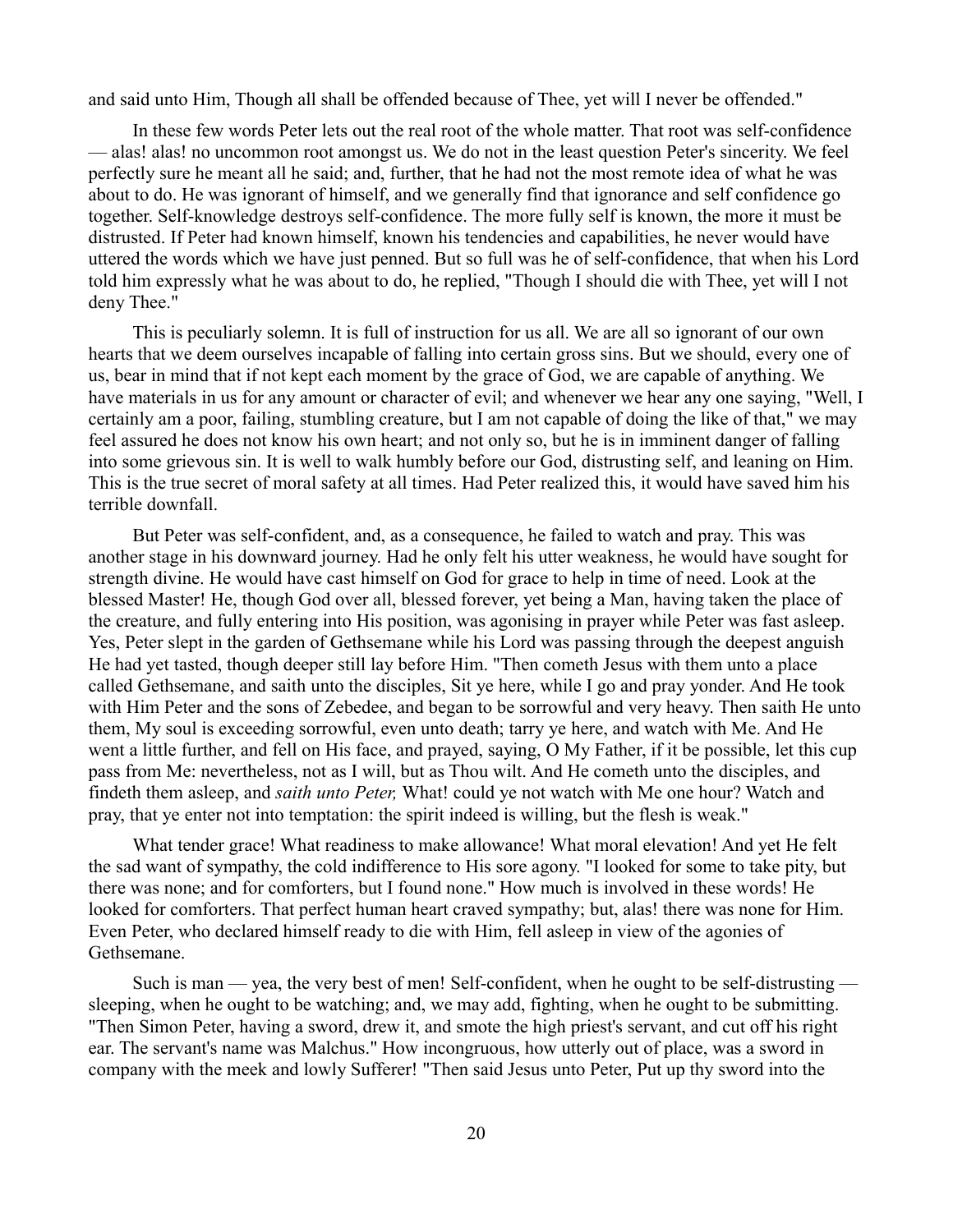sheath: the cup which My Father hath given Me, shall I not drink it?" Peter was entirely out of the current of his Master's spirit. He had not a thought in common with Him in reference to His path of suffering. He would fain defend Him with carnal weapons, forgetting that His kingdom was not of this world.

All this is peculiarly solemn. To find a dear and honoured servant of Christ failing so grievously is surely sufficient to teach us to walk very softly. But, alas! we have not yet reached the lowest point in Peter's downward course. Having used his sword in defence of his Master, we next find him "following afar off." "Then took they Jesus, and led Him, and brought Him to the high priest's house. And *Peter followed afar off.* And when they had kindled a fire in the midst of the hall, and were set down together, *Peter sat down among them."* 

What company for an apostle of Christ! "Can a man touch pitch, and not be defiled by it? Can one walk on burning coals, and his feet not be burned?" It is terribly dangerous for the Christian to sit down among the enemies of Christ. The very fact of his doing so proves that decline has set in, and made serious progress. In Peter's case the stages of decline are strongly marked. First, boasting in his own strength; secondly, sleeping when he ought to have been praying; thirdly, drawing his sword when he ought to have been meekly bowing his head; fourthly, following afar off; fifthly, making himself comfortable in the midst of the open enemies of Christ.

Then comes the last sad scene in this terrible drama. "And as Peter was beneath in the palace, there cometh one of the maids of the high priest; and when she saw Peter warming himself, she looked upon him, and said, And thou also wast with Jesus of Nazareth. But he denied, saying, I *know not, neither understand I, what thou sayest.* And he went out into the porch; and the cock crew. And a maid saw him again, and began to say to them that stood by, This is one of them. *And he denied it again.* And a little after, they that stood by said again to Peter, Surely thou art one of them, for thou art a Galilean, and thy speech agreeth thereto. But *he began to curse and to swear, I know not this man of whom ye speak.* And the second time the cock crew. And Peter called to mind the word that Jesus said unto him, Before the cock crow twice thou shalt deny Me thrice. And when he thought thereon, he wept" (Mark 14: 66-72).

Luke adds a most touching clause: *"And the Lord turned and looked upon Peter.* And Peter remembered the word of the Lord, how He had said unto him, Before the cock crow, thou shalt deny Me thrice. And Peter went out, and wept bitterly."

How deeply affecting is all this! Only think of a saint of God, and an apostle of Christ, cursing and swearing that he did not know his Lord! Does the reader feel disposed to question the fact that Peter was, spite of all this, a genuine saint of God? Some do question it, but their questioning is a gross mistake. They find it hard to conceive such a thing as a true child of God falling so terribly. It is because they have not yet thoroughly learnt what flesh is. Peter was as really a saint of God in the palace of the high priest as he was on the mount of transfiguration. But he had to learn himself, and that, too, by as humiliating and painful a process as any soul could well be called to pass through. Doubtless, if any one had told Peter, a few days before, that he would ere long curse and swear that he did not know his Lord, he would have shrunk with horror from the thought. He might have said, like one of old, "Is thy servant a dog that he should do this thing?" Yet so it was. We know not what we may do until we are in the circumstances. The great thing for us all is to walk humbly with our God day by day, deeply sensible of our own utter weakness, and clinging to Him who is able to keep us from falling. We are safe only in the shelter of His presence. Left to ourselves, we are capable of anything, as our apostle found to his deep sorrow.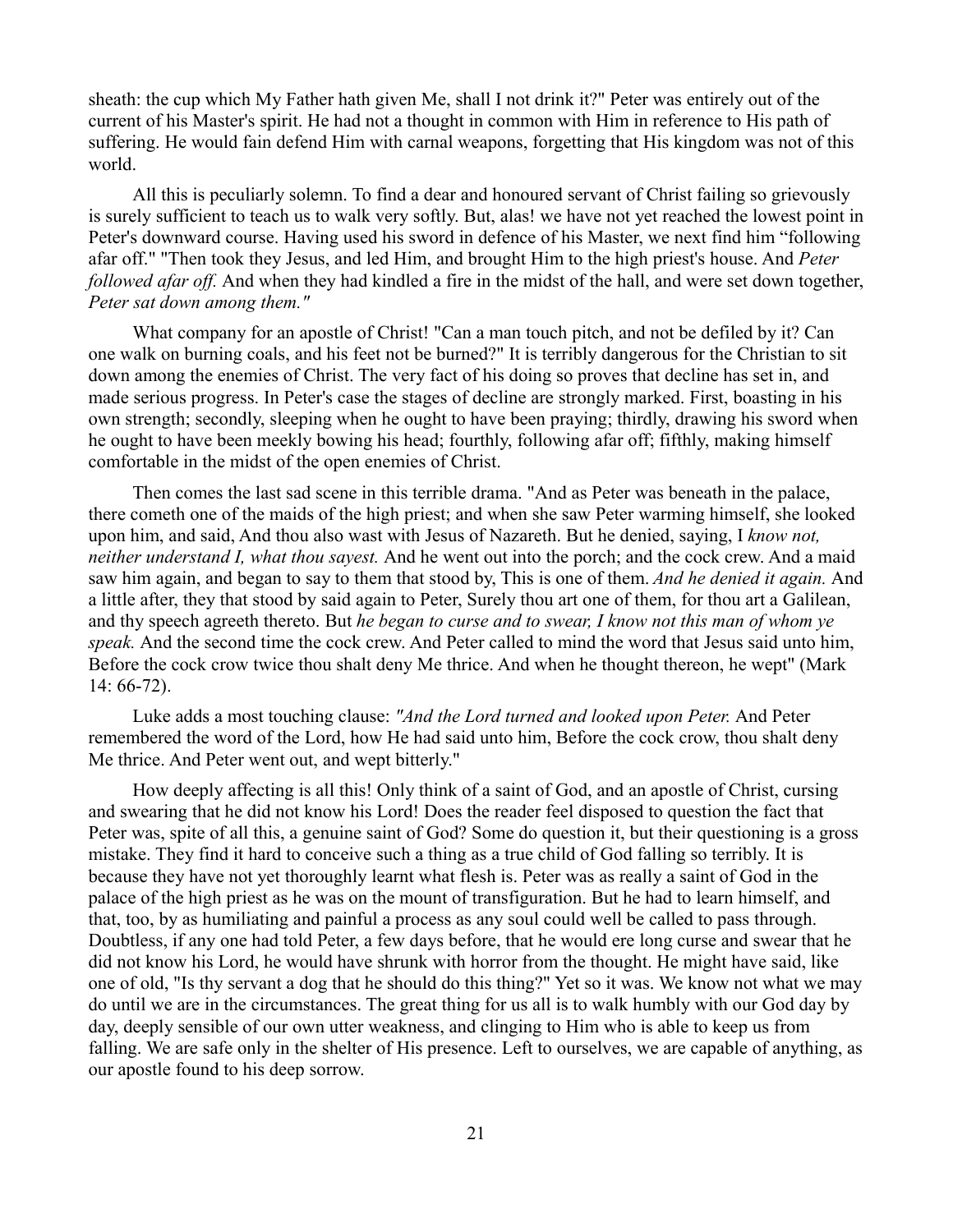But the Lord was watching over His poor erring servant. He never lost sight of him for a single moment, He had His eye upon the whole process. The devil would have smashed the vessel in hopeless fragments if he could. But he could not. He was but an instrument in the divine hand to do a work for Peter which Peter had failed to do for himself. "Simon, Simon, behold Satan hath desired to have you, that he may sift you as wheat; but I have prayed for thee, that thy faith fail not; and when thou art converted (or restored), strengthen thy brethren."

Here we are permitted to see the root of the matter. Peter needed to be sifted, and Satan was employed to do the work — just as in the case of Job, and the man in 1 Cor. 5. It seems very wonderful, very mysterious, very solemn, that Satan should be so used. Yet so it is. God uses him "for the destruction of the flesh." He cannot touch the spirit. That is eternally safe. But it is terrible work to get into Satan's sieve. Peter found it so, and so did Job, and so did that erring Corinthian.

But oh, the *grace* of those words! "I have prayed for thee" — not that he might not fall, but, having fallen, that his faith might not fail, his confidence might not give way. Nothing can surpass the grace that shines out here. The blessed One knew all that was to happen — the shameful denial — the cursing and swearing; and yet, "I have prayed for thee that thy faith fail not" — that thy confidence in the eternal stability of My grace may not give way.

Perfectly marvellous! And then, the *power* of that look! "The Lord turned, and looked upon Peter." It was this that broke Peter's heart, and drew forth a flood of bitter, penitential tears.

### Part 9

We are now called to consider the intensely interesting subject of Simon Peter's restoration, in which we. shall find some points of the utmost practical importance. If in his fall we learn the frailty and folly of man, in his restoration we learn the grace, wisdom, and faithfulness of our Lord Jesus Christ. The fall was, indeed, deep, terrible, and humiliating. The restoration was complete and marvellous. We may rest assured that Simon Peter will never forget either the one or the other; nay, he will remember them with wonder, love, and praise, throughout the countless ages of eternity. The grace that shines in Peter's restoration is the same which is displayed in his conversion. Let us glance at some of the salient points. It can be but the merest glance, as our space is limited. And first let us look at

# *the procuring cause.*

This we have given us with peculiar force by the pen of the inspired evangelist Luke. "And the Lord said, Simon, Simon, behold Satan hath desired to have thee, that he may sift thee as wheat." If Satan had been suffered to have his way, poor Simon would have been hopelessly ruined. But no; he was merely employed as an instrument, as he had been in Job's case, to do a needed work, and, when that work was done, he had to retire. He dare go one hair's breadth beyond his appointed sphere. It is well to remember this. Satan is but a creature — crafty, wily, powerful, no doubt, but a creature who can only go as far as he is permitted by God. Had Peter walked softly, had he humbly and earnestly looked for divine help, had he been judging himself in secret, there would have been no need of Satan's sifting. Thanks be to God, Satan has no power whatever with a soul that walks humbly with God. There is perfect shelter, perfect safety, in the divine presence; and there is not an arrow in the enemy's quiver that can reach one who leans in simple confidence upon the arm of the living God. Here our apostle failed, and hence he had to pass through a very severe process indeed, in order that he might learn himself. But, oh, the power and preciousness of those words, *"I have prayed for thee!"* Here assuredly lay the secret — here was the procuring cause of Simon's restoration. The prayer of Jesus sustained the soul of His erring servant in that terrible hour when the enemy would fain have crushed him to powder. What could Satan do in opposition to the all-powerful intercession of Christ? Nothing. That wonderful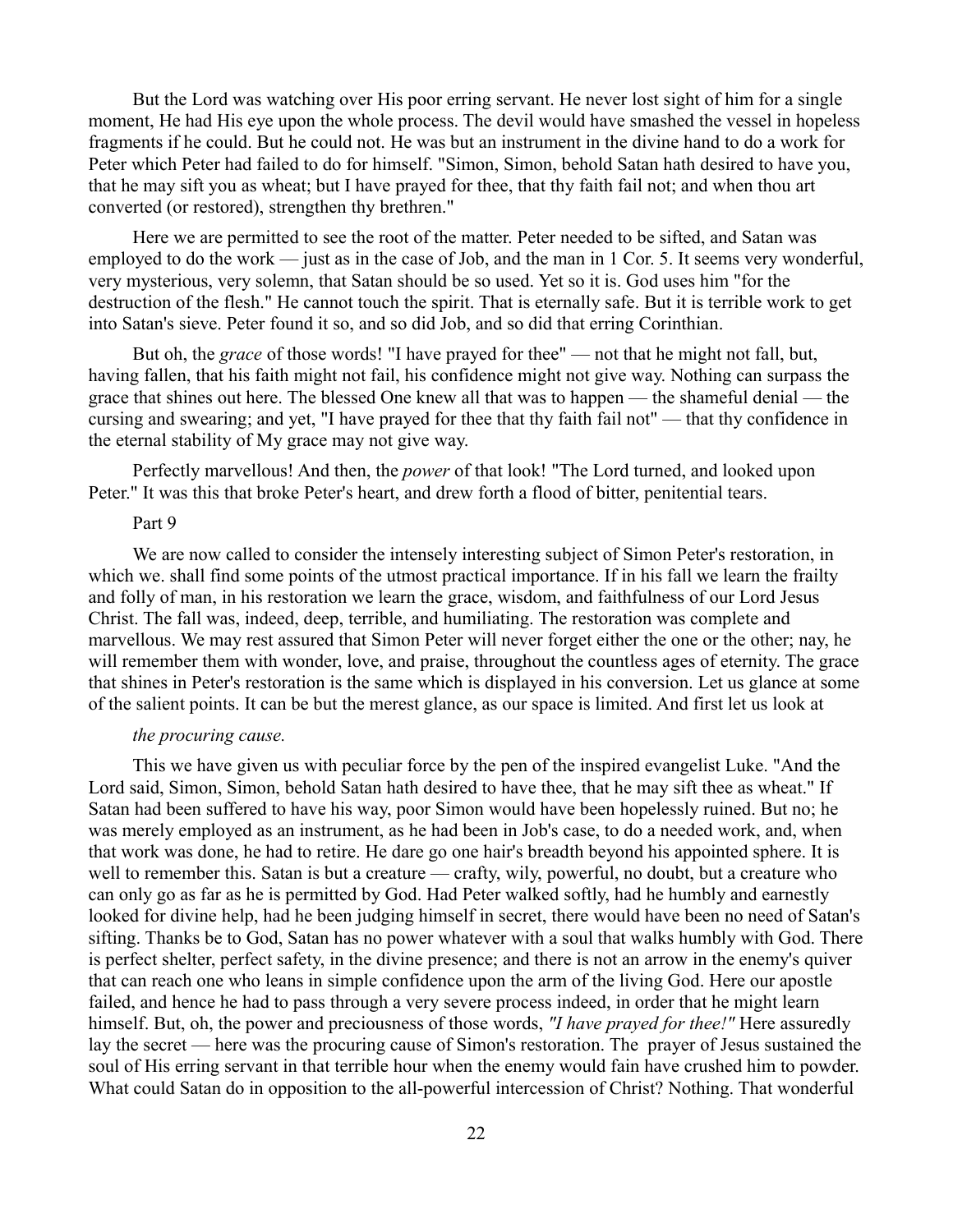prayer was the ground of Peter's safety, when, to human view, all seemed hopelessly gone.

And for what did our Lord pray? Was it that Peter might not commit the awful sin of denying Him? Was it that he might not curse and swear? Clearly no. What then? I have prayed for thee that thy faith fail not."

Can aught exceed the grace that shines here? That gracious, loving, faithful Lord, in view of Peter's terrible sin — knowing all he was about to do, all the sad forgetfulness — could actually plead for him that, spite of all, his confidence might not give way — that he might not lose the sense of the eternal stability of that grace which had taken him up from the depth of his ruin and guilt.

Matchless grace! Nothing can surpass it in brightness and blessedness. Had it not been for this prayer, Peter's confidence must have given way. He never could have survived the awful struggle through which his soul passed when thinking of his dreadful sin. When he came to himself, when he reflected upon the whole scene, his expressions of devotedness, "Though all should deny Thee, yet will I never deny Thee" — "Though I should die with Thee, yet will I not deny Thee" — "I am ready to go with Thee to prison and to death" — to think of all these words, and yet that he should deny his beloved Lord with cursing and swearing, was overpowering.

It is a dreadful moment in the soul's history when one wakes up to the consciousness of having committed sin — sin against light, knowledge, and privilege — sin against divine grace and goodness. Satan is sure to be specially busy at such a crisis. He casts in the most terrible suggestions — raises all manner of questions — fills the heart with legal reasonings, doubts, and fears — causes the soul to totter on the foundation.

But, thanks and praise to our God, the enemy cannot prevail. "Hitherto shalt thou come, and no further." The all-prevailing intercession of our divine Advocate sustains the faith so sorely tried, carries the soul through the deep and dark waters, restores the broken link of communion, heals the spiritual wounds, lifts up the fallen one, brings back the wanderer, and fills the heart with praise and thanksgiving. "I have prayed for thee that thy faith fail not; and when thou art restored, strengthen thy brethren." Here we have set before us in the most touching way *the procuring cause* of Simon Peter's restoration. We shall now look for a moment at

### *the producing means.*

For this, too, we are indebted to the evangelist Luke. Indeed it is through him the inspiring Spirit has given us so much of what is exquisitely human — so much of what goes straight to our very hearts, in subduing power — so much of God coming out in loveliest human form.

We have already noticed Peter's gradual descent — his sad progress, from one stage to another, in moral distance and culpable decline — forgetting to watch and pray — following afar off — warming himself at the enemy's fire — the cowardly denial — the cursing and swearing. All this was down! down! down! shamefully and awfully down. But when the erring, straying, sinning one had reached the very lowest point, then comes out, with heavenly lustre, the grace that shines in the procuring cause and the producing means of his restoration. The former we have in Christ's *prayer;* the latter in Christ's *look.* "The Lord turned, and looked upon Peter. And Peter remembered the Word of the Lord, how He had said unto him, Before the cock crow, thou shalt deny Me thrice. And Peter went out, and wept bitterly."

Yes, here it is; "The Lord *looked"* "Peter remembered" — Peter wept — "wept bitterly." What a look! What a remembrance! What a weeping! What human heart can conceive, what tongue express, what pen portray, all that is wrapped up in that one look? We can well believe that it went right home to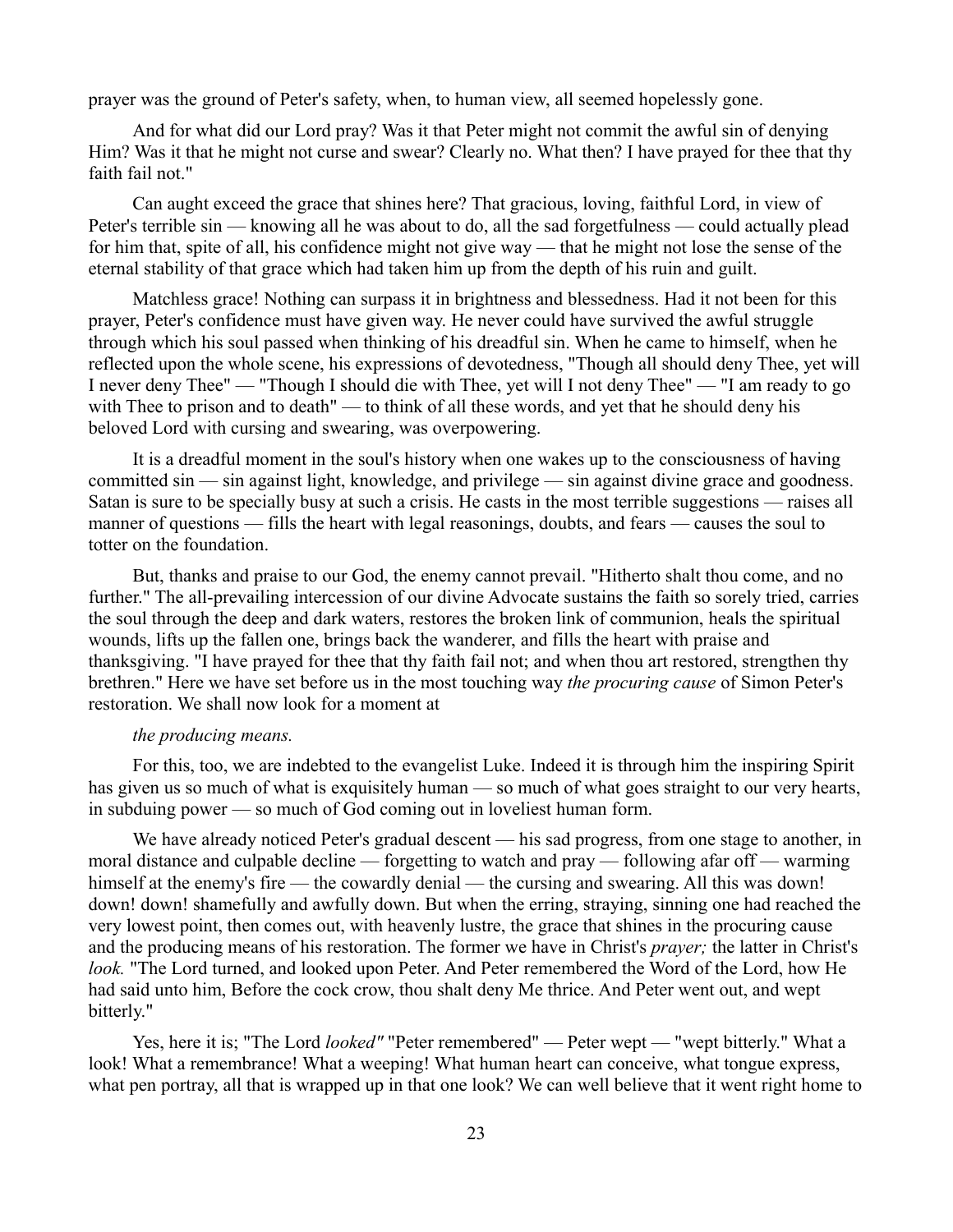the very centre of Peter's soul. He will never forget that marvellous look, so full of mighty moral power — so penetrating — so melting — so soul-subduing.

"Peter went out, and wept bitterly." This was the turning point. Up to this all was darkly downward. Here divine light breaks in upon the deep moral gloom. Christ's most precious prayer is having its answer, His powerful look is doing its work. The fountain of the heart is broken up, and penitential tears flow copiously forth, demonstrating the depth, reality, and intensity of the work within.

Thus it must ever be, and thus it will ever be when the Spirit of God works in the soul. If we have sinned, we must be made to feel, to judge, and to confess our sin — to feel it deeply, judge it thoroughly, and confess it fully. It will not do merely to say, in levity, flippancy, or mere formality, "I have sinned." There must be reality, uprightness, and sincerity. God desires truth in the inward parts. There was nothing light, flippant, or formal about our beloved apostle in the hour of his fall and repentance. No, all was intensely real. It could not but be so with such a procuring cause, and such a producing means. The prayer and look of Peter's Lord displayed their precious results in Peter's restoration.

Now the reader will do well to notice that the prayer and look of our Lord Jesus Christ set forth, in a very striking and beautiful manner, the two grand aspects of Christ's present ministry as our Advocate with the Father. We have the value and prevalency of His intercession, and the power and efficacy of His Word in the hands of the Holy Ghost, that "other Advocate." Christ's *prayer* for Peter answers to His intercession for us. His *look* upon Peter answers to His Word brought home to us in the power of the Holy Ghost. When we sin — as, alas! we do in thought and deed — our blessed and adorable Advocate speaks to God on our behalf. This is the procuring cause of our repentance and restoration. But He speaks to us on God's behalf. This is the producing means.

We shall not dwell upon the great subject of the advocacy here, having recently sought to unfold it in our papers on "The All-sufficiency of Christ.'' We shall close this paper with a brief reference to two or three of the moral features of Peter's restoration — features which, be it well remembered, must be looked for in every case of true restoration. In the first place there is

# *the state of the conscience.*

Now, as to the full and complete restoration of Peter's conscience after his terrible fall, we have the most unquestionable evidence afforded in his after history. Take the touching scene at the sea of Tiberias, as given in John 21.\* Look at that dear, earnest, thorough man, girding his fisher's coat around him, and plunging into the sea, in order to get to the feet of his risen Lord! He waits neither for the ship nor for his companions, but in all the lovely freshness and liberty of a divinely restored conscience, he rushes to his Saviour's feet. There is no tormenting fear, no legal bondage, no doubt, darkness, or distance. His conscience is perfectly at rest. The prayer and the look — the two grand departments of the work of advocacy — had proved effectual. Peter's conscience was all right, sound, and good; and hence he could find his home in the presence of his Lord — his holy, happy home.

{\*We have no record of Peter's first meeting with his Lord, after the resurrection.}

Take another striking and beautiful evidence of a restored conscience. Look at Peter in Acts 3. There he stands in the presence of assembled thousands of Jews, and boldly charges them with having "denied the Holy One and the Just" — the very thing which he himself had done though under circumstances very different. How could Peter do this? How could he have the face to speak so? Why not leave it to James or John to prefer this heavy charge? The answer is blessedly simple. Peter's conscience was so thoroughly restored, so perfectly at rest, because perfectly purged, that he could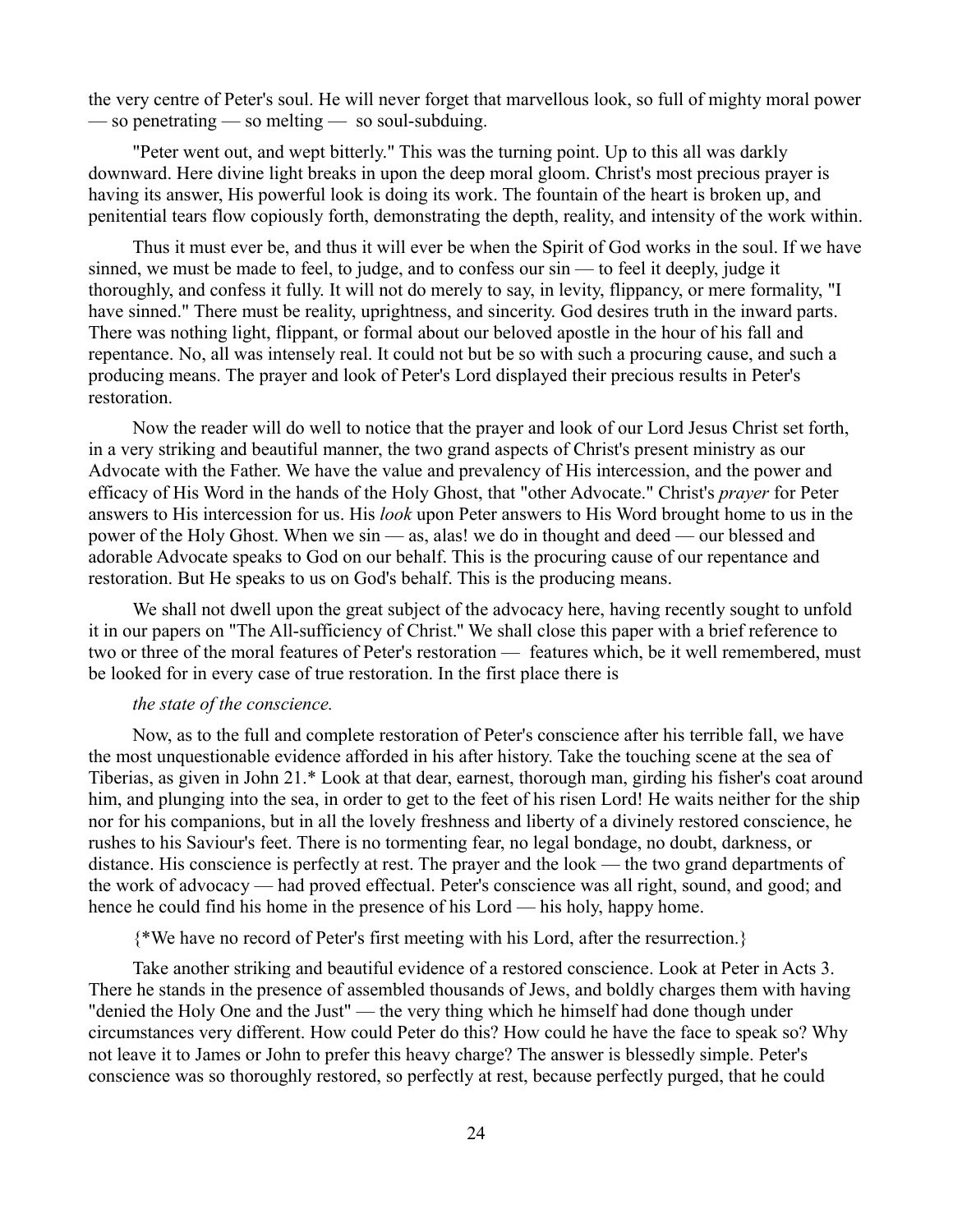fearlessly charge the house of Israel with the awful sin of denying the Holy One of God. Was this the fruit of moral insensibility? Nay, it was the fruit of divine restoration. Had any one of the congregation gathered in Solomon's porch undertaken to challenge our apostle as to his own shameful denial of his Lord, we can easily conceive his answer. The man who had "wept bitterly" over his sin would, we feel assured, know how to answer such a challenge. Not that his bitter weeping was the meritorious ground of his restoration; nothing of the kind, it only proved the reality of the work of repentance in his soul. Moral insensibility is one thing, and a restored conscience, resting on the blood and advocacy of Christ, is quite another.

But there is another thing involved in a true work of restoration, and that is

# *the state of the heart.*

This is of the very utmost importance in every instance. No restoration can be considered divinely complete which does not reach the very depths of the heart. And hence, when we turn back to the scenes on the shore of the sea of Tiberias, we find the Lord dealing very closely and very powerfully with the state of Peter's heart. We cannot attempt to expatiate, much as we should like to do so, on one of the most affecting interviews in the entire volume of God. We can do little more than quote the inspired record, but that is quite enough.

It is deeply interesting to notice that there is no allusion — not the most remote — to past scenes, during that wonderful dinner, provided, cooked, and dispensed by the risen Lord! But "when they had dined, Jesus saith to Simon Peter, Simon, son of Jonas, lovest thou Me more than these?" Here Simon is recalled by the words of his faithful Lord to his self-confident profession. He had said, "Though all shall be offended, yet will not I." Then the searching question, three times repeated, evidently calls back the threefold denial.

Peter's *heart is* touched — the moral *root* of the whole matter is reached. This was absolutely necessary in Peter's case, and it is absolutely necessary in every case. The work of restoration can never be thorough unless the roots of things are reached and judged. Mere surface work will never do. It is of no use to crop the sprouts; we must get down to the depths, the hidden springs, the moral sources, and judge them in the very light of the divine presence.

This is the true secret of all genuine restoration. Let us ponder it deeply. We may rest assured it demands our most solemn consideration. We are all too apt to rest satisfied with cropping off the sprouts that appear above the surface of our practical daily life, without getting at the roots; and the sad consequence is that the sprouts quickly appear again, to our sorrow and shame, and the dishonour of our Lord's name. The work of self-judgement must be more profound if we would really make progress. We are terribly shallow, light, and flippant. We greatly lack depth, seriousness, and moral gravity. We want more of that heart-work which was wrought in Simon the son of Jonas on the shore of the sea of Tiberias. "Peter was grieved because He said unto him the third time, Lovest thou Me?" The knife of the divine Operator had reached the root of the moral disease, and that was enough. It was needful, but it was enough; and the grieved and self-judged Simon Peter has only to fall back upon the great fact that his Lord knew all things. "Lord, Thou knowest all things, Thou knowest that I love Thee." It is as though he had said, "Lord, it demands the eye of Omniscience itself to discern in the heart of the poor erring one a single spark of affection for Thee."

This truly is real work. We have before us a thoroughly restored soul — restored in conscience, restored in heart. And if it be asked, "What remains?" the answer is, We see a servant

*restored to his work.*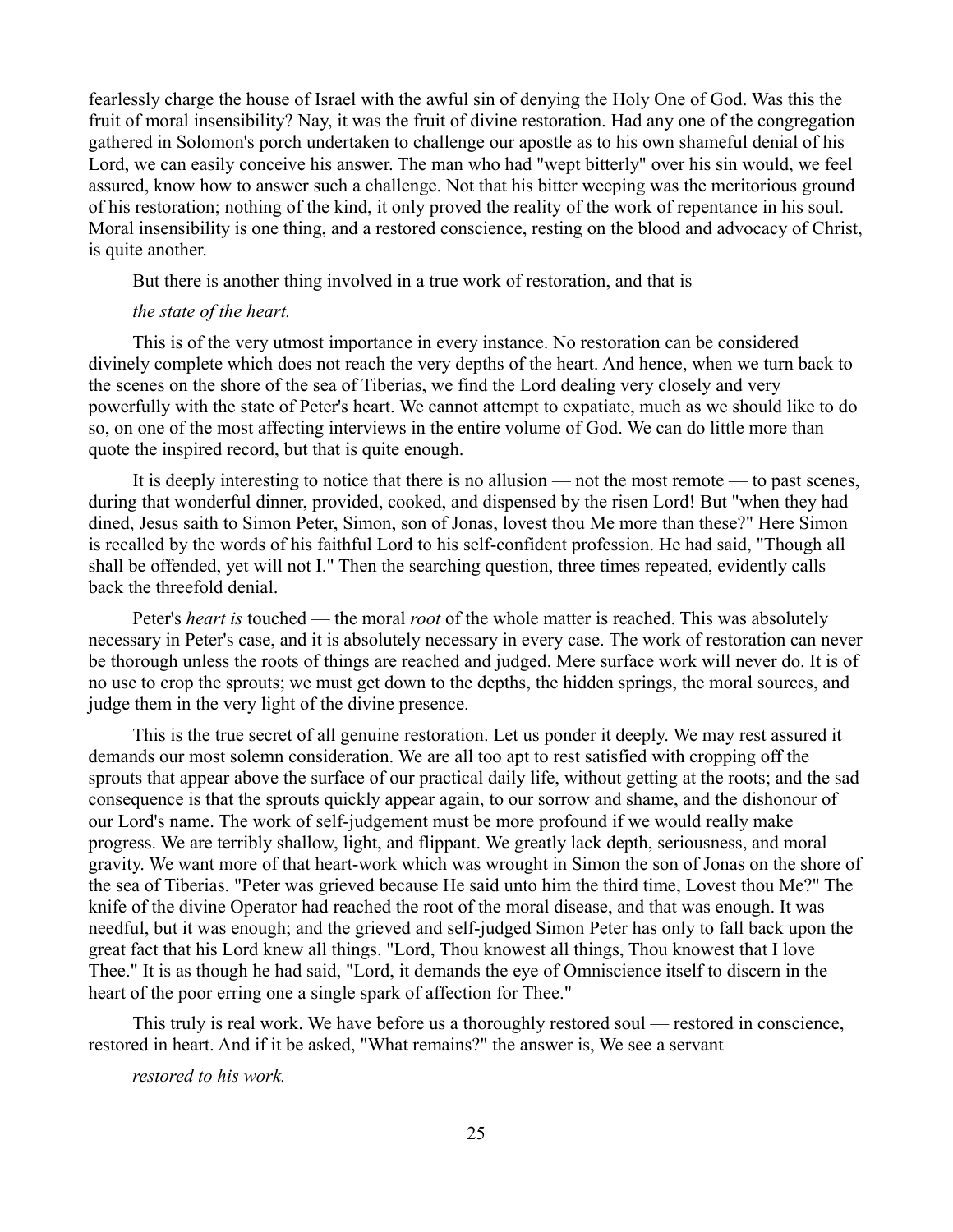Some would tell us that if a man falls, he can never recover his position; and no doubt, under *government,* we must reap as we sow. But *grace is* another thing altogether. Government drove Adam out of Eden, and never replaced him there, but grace announced the victorious Seed of the woman. Government kept Moses out of Canaan, but grace conducted him to Pisgah's top. Government sent a perpetual sword upon David's house, but grace made the son of Bathsheba the wisest and wealthiest of Israel's kings.

This distinction must never be lost sight of. To confound grace and government is to commit a very grave mistake indeed. We cannot attempt to enter upon this weighty subject here, having done so in one of our earlier volumes. But let the reader seek to understand it, and bear it ever in mind.

As to Simon Peter, we not only see him restored to the work to which he was called at the first, but to something even higher. "Feed My lambs — shepherd My sheep" — is the new commission given to the man who had denied his Lord with an oath. Is not this something beyond "catching men"? "When thou art restored, strengthen thy brethren." Can anything in the way of service be more elevated than shepherding sheep, feeding lambs, and strengthening brethren? There is nothing in all this world nearer or dearer to the heart of Christ than His sheep, His lambs, His brethren: and hence He could not have given Simon Peter a more affecting proof of His confidence than by committing to his care the dearest objects of His deep and tender love.

And then mark the closing words, "Verily, verily, I say unto thee, when thou wast *young,* thou girdedst thyself, and walkedst whither thou wouldest; but when thou shalt be *old,* thou shalt stretch forth thy hands, and another shall gird thee, and carry thee whither thou wouldest not. This spake He, signifying by what death he should glorify God. And when He had spoken this, He saith unto him, *Follow Me."*

What weighty words are these! Who can tell their depth, power, and significance? What a contrast between Simon, *"young,"* restless, forward, blundering, boastful, self-confident; and Peter, *"old,"* subdued, mellowed, passive, crucified! What a difference between a man walking whither he would, and a man following a rejected Lord along the dark and narrow pathway of the cross, home to glory!

# **Conclusion**

We could not close this series of papers without glancing, however cursorily, at the way in which our apostle discharged his various commissions. We see him "catching men"; opening the kingdom of Heaven to the Jew and to the Gentile; and, finally, feeding and shepherding the lambs and sheep of the flock of Christ.

Elevated services these, for any poor mortal to be called to, and more especially for one who had fallen so deeply as Simon Peter. But the remarkable power with which he was enabled to fulfil his blessed service proved beyond all question the reality and completeness of his restoration. If, at the close of the Gospels, we see Peter restored in heart and conscience, in the Acts and in his Epistles we can see him restored to his work.

We cannot attempt to go into details; but a point or two must be briefly noticed. There is something uncommonly fine in Peter's address in the third chapter of Acts. We can only quote a sentence or two: "The God of Abraham, and of Isaac, and of Jacob, the God of our fathers, hath glorified His Son Jesus; whom ye delivered up, and *denied Him* in the presence of Pilate, when he was determined to let Him go. But *ye denied the Holy One and the Just."*

What a splendid evidence we have here of Peter's complete restoration! It would have been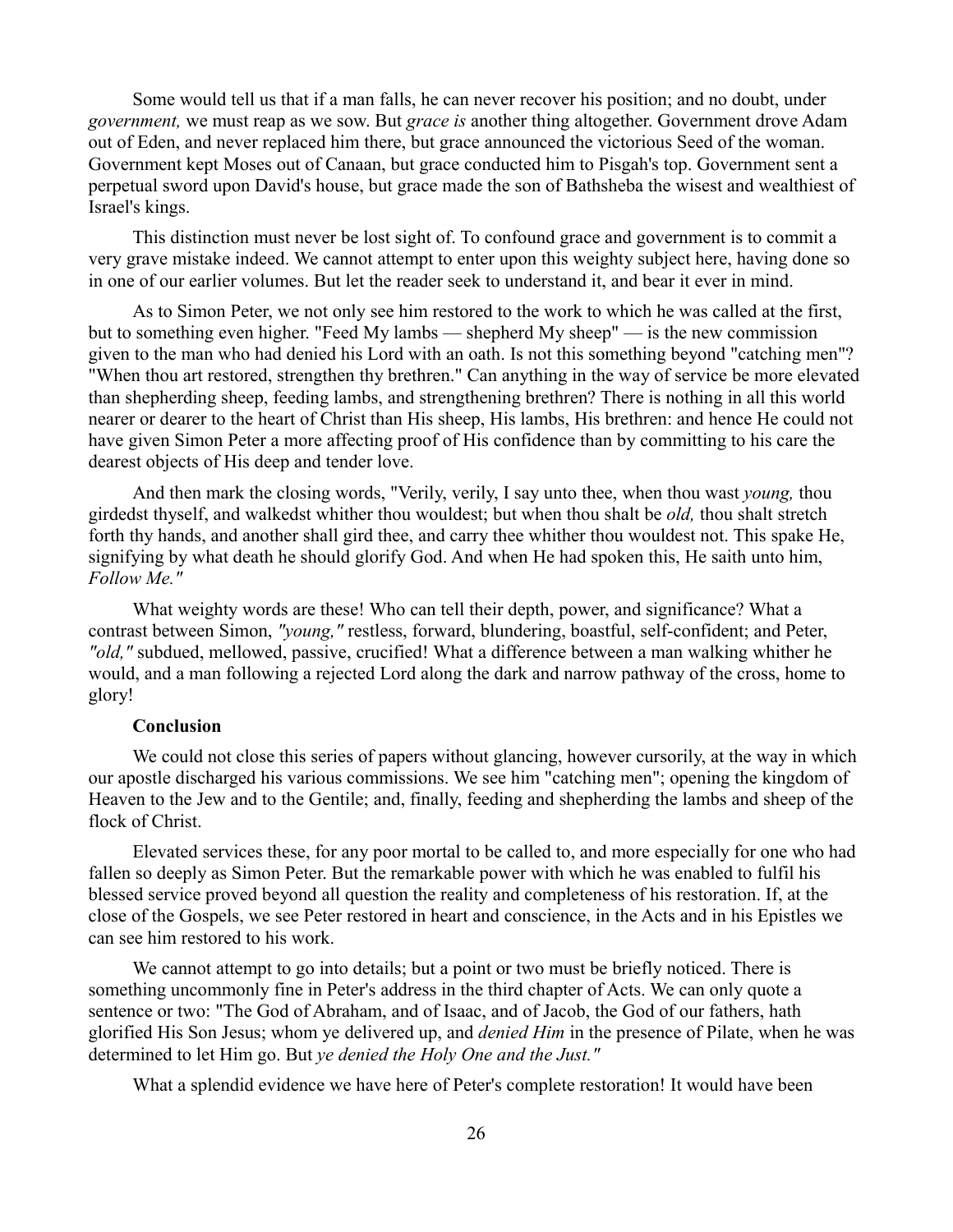utterly impossible for him to charge his audience with having denied the Holy One if his own soul had not been fully and blessedly restored. Alas! he, too, had denied his Lord; but he had repented, and wept bitterly. He had been down in the depths of self-judgement, just where he desired to see every one of his hearers. He had been face to face with his Lord, just where he longed to see them. He had been given to taste the sweetness, the freeness, the fullness, of the pardoning love of God, to prove the divine efficacy of the atonement and the prevalency of the advocacy of Christ. He was pardoned, healed, restored; and as such he stood in their presence a living and striking monument of that grace which he was unfolding to them, and which was amply sufficient for them as it had proved for him. "Repent ye, therefore, and be converted, that your sins may be blotted out."

Who could more distinctly and emphatically utter such precious words than the erring, restored and forgiven Peter? If any one of his audience had ventured to remind the preacher of his own history, what would he have said in reply? Doubtless he would have had little to say about himself, but much, very much, to say about that rich and precious grace which had triumphed — over all his sin and failure — much, very much, about that precious blood which had cancelled forever all his guilt, and given perfect peace to his conscience — much, very much, about that all-prevailing advocacy to which he owed his full and perfect restoration.

Peter was just the man to unfold to others those glorious themes in which he had so thoroughly learnt to find his strength, his comfort, and his joy. He had proved in no ordinary way the reality and stability of the grace of our Lord Jesus Christ. It was no mere empty theory, no mere doctrine or opinion, with him. It was all intensely real to him. His very life and salvation were bound up in it. He knew the heart of Christ in a very intimate way. He knew its infinite tenderness and compassion, its unswerving devotedness in the face of many stumbles, shortcomings, and sins; and hence he could bear the most distinct and powerful testimony to the whole house of Israel to the power of the name of Jesus, the efficacy of His blood, and the deep and infinite love of His heart. "His name, through faith in His name, hath made this man strong, whom ye see and know; yea, the faith which is by Him hath given him *this perfect soundness* in the presence of you all."

What power in these words! How refreshing is the testimony to the peerless name of Jesus! It is perfectly delightful at all times, but specially so in this infidel day in which our lot is cast — a day so marked by the determined and persistent effort of the enemy to exclude the name of Jesus from every department.

Look where you will, whether it be in the domain of science, of religion, of philanthropy, or moral reform, and you see the same sedulous and diligently pursued purpose to banish the name of Jesus. It is not said so in plain terms, but it is so nevertheless. Scientific men, the professors and lecturers in our universities, talk and write about "the forces of nature" and the facts of science in such a way as practically to exclude the Christ of God from the whole field of nature. Scripture tells us, blessed be God, that by the Son of His love "All things were created that are in heaven, and that are in earth, visible and invisible, whether thrones or dominions, or principalities or powers: all things were created by Him and for Him: and He is before all things, and *by Him all things consist.* "And again, speaking of the Son, the inspiring Spirit says, "Who being the brightness of God's glory, and the express image of His person, and *upholding all things by the word of His power,* when He had by Himself purged our sins, sat down on the right hand of the Majesty on high" (Col. 1, Heb. 1).

These splendid passages lead us to the divine root of the matter. They speak not of "the forces of nature," but of the glory of Christ, the power of His hand, the virtue of His Word. Infidelity would rob us of Christ, and give us, instead, "the forces of nature." We vastly prefer our own beloved Lord. We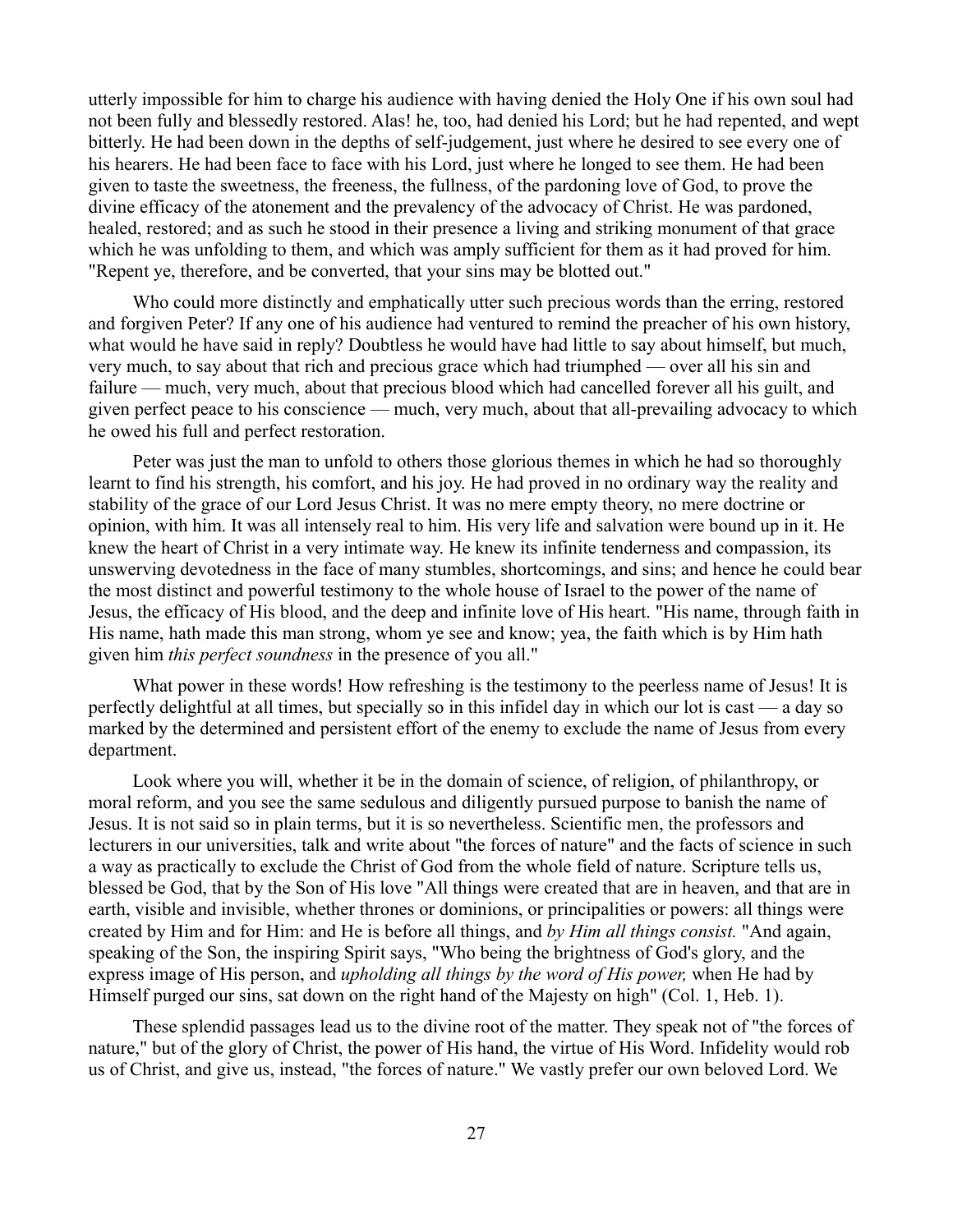delight to see His name bound up, indissolubly, with creation in all its vast and marvellous fields. We vastly prefer the eternal record of the Holy Ghost to all the finely-spun theories of infidel professors. We rejoice to see the name of Jesus bound up in every department of religion and philanthropy. We shrink with ever-increasing horror from every system, every club, every order, every association, that dares to shut out the glorious name of Jesus from its schemes of religion and moral reform. We do solemnly declare that the religion, the philanthropy, the moral reform, which does not make the name of Jesus its Alpha and its Omega, is the religion, the philanthropy and the moral reform of hell. This may seem strong, severe, ultra, and narrow-minded, but it is our deep and thorough conviction, and we utter it fearlessly, in the presence of all the infidelity and superstition of the day.

But we must return to our apostle's discourse, which has wakened up those glowing sentiments in the very depths of the soul.

Having charged home their terrible sin upon the consciences of his hearers, he proceeds to apply the healing, soothing balm of the gospel, in words of marvellous power and sweetness: "And now, brethren, I wot that through ignorance ye did it, as did also your rulers. But those things which God before had showed by the mouth of all His prophets that Christ should suffer, *He hath so fulfilled. "* Nothing can exceed the grace of this. It recalls the words of Joseph to his troubled brethren: "It was not you that sent me hither, but God." Such is the exquisite grace of our Lord Jesus Christ, such the infinite love and goodness of our God.

"Repent ye, therefore, and be converted, that your sins may be blotted out, when the time of refreshing shall come from (or by) the presence of the Lord; and He shall send Jesus Christ, which before was preached unto you; whom the heaven must receive until the times of restitution of all things, which God had spoken by the mouth of all His holy prophets since the world began. For Moses truly said unto the fathers, A Prophet shall the Lord your God raise up unto you of your brethren, like unto me; Him shall ye hear in all things whatsoever He shall say unto you. And it shall come to pass that every soul which will not hear that Prophet shall be destroyed from among the people. Yea, and all the prophets from Samuel, and those that follow after, as many as have spoken, have likewise foretold of these days. Ye are the children of the prophets, and of the covenant which God made with our fathers, saying unto Abraham, And in thy seed shall all the kindreds of the earth be blessed. *Unto you first* God, having raised up His Son Jesus, *sent Him to bless you,* in turning away every one of you from his iniquities."

Thus did this dear and honoured apostle, in the power of the Holy Ghost, throw wide open the kingdom of Heaven to the Jews, in pursuance of his high commission as recorded in Matthew 16. It is what we may well call a splendid testimony, from first to last. Most gladly would we linger over it; but our limited space forbids. We can only commend it to the earnest study of the reader, and pass on, for a few moments, to Acts 10 which records the opening of the kingdom to the Gentile.

We assume that the reader understands the truth in reference to the keys of the kingdom of Heaven being committed to Peter. We shall not therefore occupy his time or our own in combating the ignorant superstition which attributes to our apostle what we may rest assured he would have rejected with intense and holy horror, namely, the power to let souls into Heaven. Detestable folly! which, while it obstinately refuses Christ, who is God's only way to Heaven, will blindly build upon some poor sinful mortal like ourselves who himself was a debtor to the sovereign grace of God and the precious blood of Christ for his entrance into the Church on earth and into Heaven above.

But enough of this. All intelligent Christians understand that the apostle Peter was commissioned, by his Lord and ours, to open the kingdom of Heaven to both Jew and Gentile. To him were committed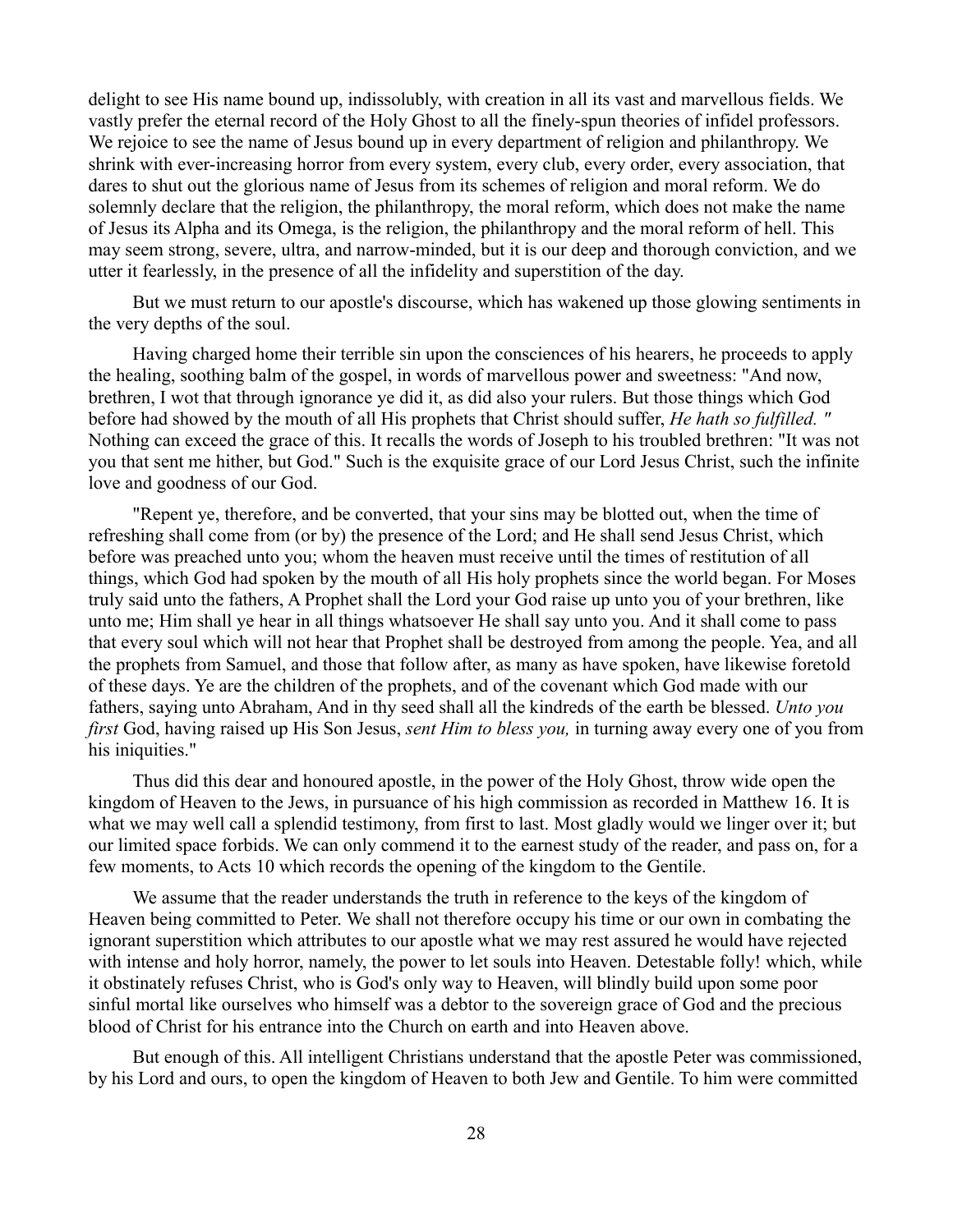the keys, not of the Church, nor yet of Heaven, but of "the kingdom of heaven"; and we find him using them in Acts 3 and Acts 10.

But he was by no means so alert in taking up the latter as he was in taking up the former. Prejudice — that sad hindrance then, now, and always — stood in the way. He needed to have his mind enlarged to take in the divine purpose in respect to the Gentiles. To one trained amid the influences of the Jewish system, it seemed one thing to admit Jews into the kingdom, and quite another to admit Gentiles. Our apostle had to get further instruction in the school of Christ ere his mind could take in the "no difference" doctrine. "Ye know," he said to Cornelius, "how that it is an unlawful thing for a man that is a Jew to keep company or come unto one of another nation." Thus had it been in days gone by; but now all was changed. The middle wall was broken down — the barriers were swept away; "God hath showed me that I should not call any man common or unclean." He had seen, in a vessel which came from Heaven, and returned thither, *all manner* of four footed beasts," and a voice from Heaven had commanded him to slay and eat. This was something new to Simon Peter. It was a wonderful lesson he was called to learn on the housetop of Simon the tanner. He was there, for the first time, taught that "God is no respecter of persons," and that what God hath cleansed no man may call common.

All this was good and healthful for the soul of our apostle. It was well to have his heart enlarged to take in the precious thoughts of God — to see the old barriers swept away before the magnificent tide of grace flowing from the heart of God over a lost world — to learn that the question of "clean" or "unclean" was no longer to be decided by an examination of hoofs and habits (Lev. 11) — that the same precious blood of Christ which could cleanse a Jew could cleanse a Gentile also; and, moreover, that the former needed it just as much as the latter.

This, we repeat, was most valuable instruction for the heart and understanding of Simon Peter; and if the reader wants to know how far he took it in and appreciated it, he has but to turn to Acts 15 and read the apostle's own commentary upon the matter. The Church had reached a solemn crisis. Judaizing teachers had begun their terrible work. They would fain bring the Gentile converts under the law. The occasion was intensely interesting and deeply important — yea, solemnly momentous. The very foundations were at stake. If the enemy could but succeed in bringing the Gentile believers under the law, all was gone.

But, all praise to our ever-gracious God, He did not abandon His Church to the power or wiles of the adversary. When the enemy came in like a flood, the Spirit of the Lord raised up a standard against him. A great meeting was convened — not in some obscure corner, but at Jerusalem, the very centre and source of all the religious influence of the moment — the very place, too, from whence the evil had emanated. God took care that the great question should not be decided at Antioch by Paul and Barnabas, but at Jerusalem itself, by the unanimous voice of the apostles, elders, and the whole Church, governed, guided and taught by God the Holy Ghost.

At this great meeting our apostle delivered himself in a style that stirs the very deepest springs of our spiritual life. Hear his words: "And when there had been much disputing" — Alas! how soon the miserable disputing began — "Peter rose up and said unto them, Men, brethren, ye know how that a good while ago God made choice among us that the Gentiles by my mouth should hear the word of the gospel, and believe. And God, which knoweth the hearts, bare them witness, giving them the Holy Ghost even as He did unto us, and put *no difference between us and them,* purifying their hearts by faith. Now, therefore, *why tempt ye God* to put a yoke upon the neck of the disciples which neither our fathers nor we were able to bear? But we believe that by the grace of our Lord Jesus Christ we shall be